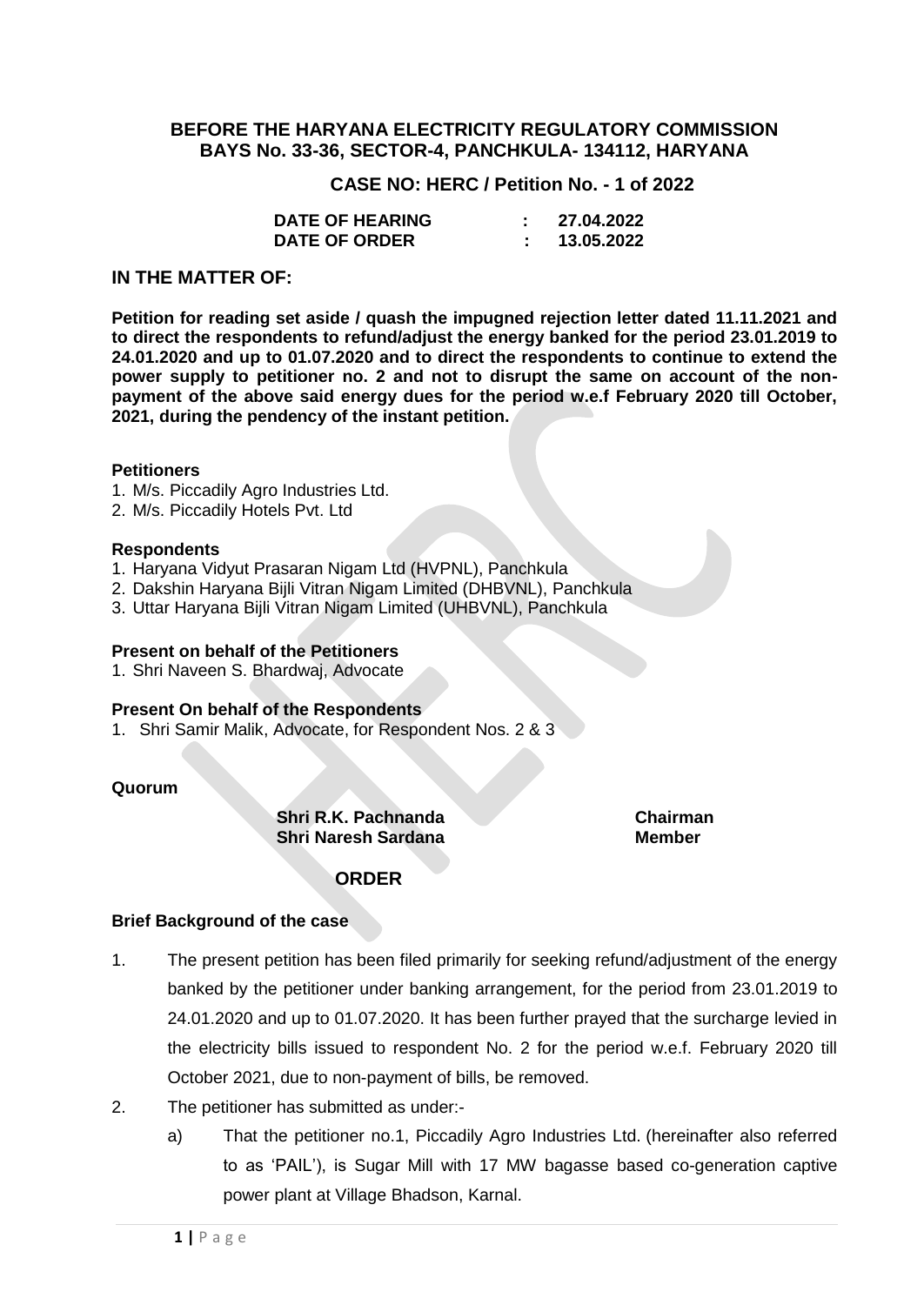- b) That the petitioner no. 2 is an equity share holder of petitioner no. 1 and is also a beneficiary under the banking agreement under reference, being captive user and is availing banking of power from the 17 MW bagasse based captive power plant.
- c) The petitioner has submitted that the 'Policy for promoting generation of electricity through renewable energy sources', notified on 23.11.2005, by Govt. of Haryana, provides as under:-

# *"11. Banking*

*HVPNL/DHBVN/UHBVN/Licensee is to permit electricity generated by eligible producers to be banked. The banking facility shall be allowed for a period of one year by the Licensee/utility free of cost. However, withdrawal of banked power should be allowed only during non-peak hours. If the banked energy is not utilized within a period of twelve months from the date of power banked with the concerned power utilities/licensee, it will automatically lapse and no charges shall be paid in lieu of such power."*

- d) That the petitioner opted to avail the banking facility in respect of its excess power to the extent of 5 MW generated through its bagasse/biomass based cogeneration plant, in terms of the aforesaid policy. Agreement for banking of power was entered between the petitioner and HPPC on 23.01.2015. Thereafter, the banking agreement continued to be renewed through similar banking of power agreements on year to year basis, as per the prevailing Regulations till January, 2019.
- e) That when the Agreement for Energy Banking dated 19.01.2018 was due to expire on 22.01.2019, the petitioner sent a request for renewal of the Agreement for Energy Banking for a further term vide its letter dated 19.11.2018 issued to the Chief Engineer Haryana Power Purchase Center. However, the request for renewal of the Agreement for Energy Banking was declined. Accordingly, the petitioner filed petition vide Case No. HERC/PRO-13 of 2019 before the Commission, praying for a direction that the facility of energy banking be extended to the petitioner herein for a further term beyond 22.01.2019. The Commission allowed the aforesaid petition vide its order dated 04.04.2019.
- f) That eventually a Tripartite Banking Agreement was entered into and executed between the Petitioner, Respondent No.1 and Respondent No.2 herein for banking facility in respect of power up to 3MW beyond 22.01.2019. The said Tripartite Banking Agreement was executed on 24.01.2020 having retrospective effect from 23.01.2019 i.e. for a term of five years starting from 23.01.2019 to 22.01.2024 (Clause 7.1).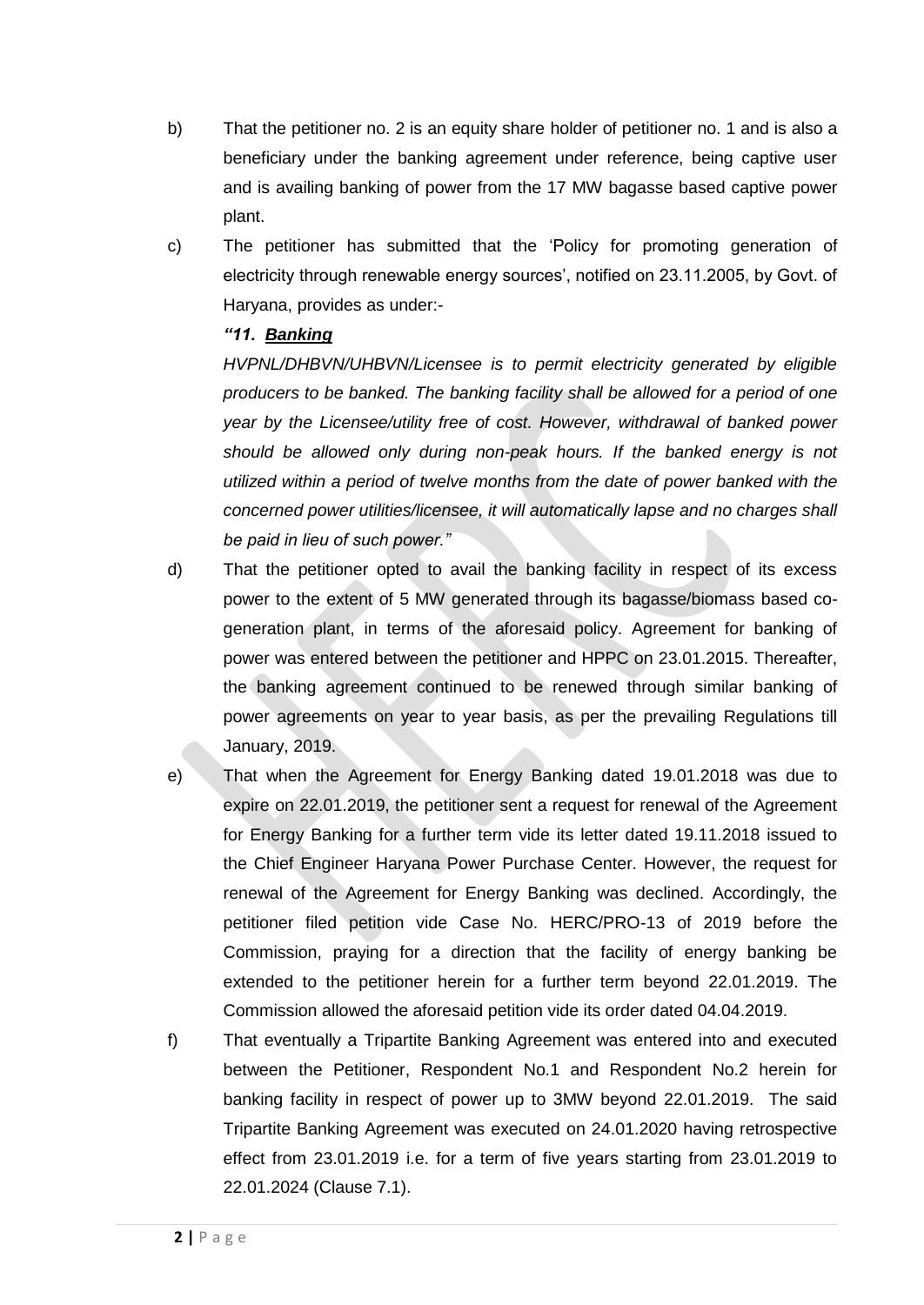- g) That the requirement to provide the schedule of power as a condition for energy banking was introduced for the first time in the Tripartite Banking Agreement dated 24.01.2020, and none of the previous Agreements for Energy Banking had the requirement of scheduling of power.
- h) That since the Tripartite Banking Agreement (for a period of 5 years) came to be executed only on 24.01.2020**,** *albeit* retrospectively from 23.01.2019. Hence, in effect, from 23.01.2019 to 24.01.2020 the formal schedule of drawl of power pursuant to open access permission was absent/could not have been prepared and submitted by the Petitioner, for want of notice of any such requirement due to pendency of renewal process for the energy banking arrangement/agreement. However, the respondents continued to accept injection and drawl of power during the intervening period i.e. from 23.01.2019 to 24.01.2020 and the petitioner injected approximately 63 Lakhs Unit in 132 KV Sub-Station Bhadson.
- i) That the aforesaid aspect remains undisputed and even the respondent no. 2 admitted that power was injected and drawn by the petitioner during the period the energy banking arrangement/agreement was under renewal process. In this regard the inter-departmental letter dated 06.05.2020 shows the energy account for the period 01.01.2019 to 31.07.2019 and 01.08.2019 to 31.01.2020 giving a summary of power injection and power drawl by the petitioner's power plant during such periods. Similarly, letter dated 08.05.2020 shows the energy account for the period 01.02.2020 to 29.02.2020 and 01.03.2020 to 31.03.2020 giving a summary of power injection and power drawl by the petitioner's power plant during such periods. Similarly, letter dated 09.06.2020 shows the energy account for the period 01.04.2020 to 30.04.2020 giving a summary of power injection and power drawl by the Petitioner's power plant during such periods.
- j) That further, in order to claim adjustment/refund in respect of the aforesaid disputed period i.e. w.e.f. 23.01.2019 till 24.01.2020 period during which power was injected and drawn, the petitioner submitted a representation dated 03.7.2020 to the Respondents/DHBVN.
- k) That the Superintending Engineer, DHBVN (Respondent No.3) issued Memo No. Ch-13/SE/SO-Sr.A.o-81 dated 31.08.2020 to the Chief Engineer, HVPNL (Respondent No.1) capturing the above grievance of the Petitioner in the following terms:

*"xxx The process of settlement of captive RE/Solar energy was finalized on 03.12.2019, copy placed as Annexure 5. Adjustment of Solar captive energy is now being done as per approved process of the Nigam subject to schedule submitted by RE/solar captive consumers.*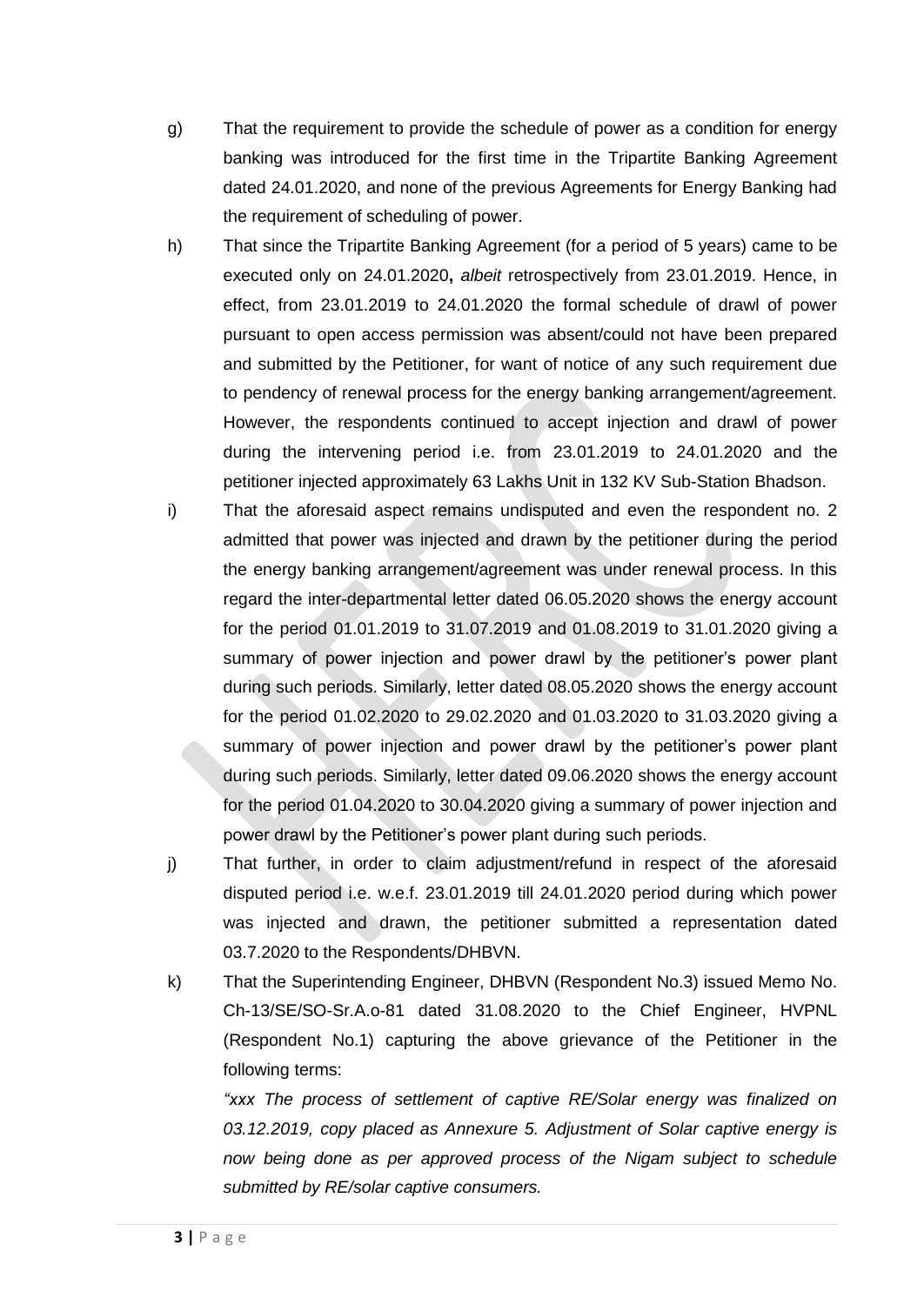*As per the banking agreement and approved process of Nigam, settlement of banked energy is done w.e.f. 23.01.2020. As per Banking agreement, the company was to submit slot wise schedule of injection of power in MW to SLDC Haryana as well as SE/SO if respective Discoms by 10.00 Hours on daily basis. Similarly, slot-wise schedule of power to be drawn at the drawl point was to be intimated by the company. In the present case as the agreement was signed on 24.01.2020 to be effective w.e.f. 23.01.2019 the above procedure could not be followed retrospectively by the company. Resultantly the adjustment of energy could not be granted to the consumer for the period 23.01.2019 to 22.01.2020 (Disputed period) in the absence of requisite schedule.*

The following challenges are faced for settlement of banked energy at drawl *point.*

• *The consumer did not schedule its generation, banked energy and drawl from banked energy w.e.f. 23.01.2019 owing to the back dated agreement.*

• *Scheduling is mandatory condition for settlement of energy and consumer did not schedule its energy for the period 23.01.2019 to 22.01.2020 due to back dated agreement.*

• *Consumer did not avail open access permission during the disputed period.*

• *How to settle the energy during disputed period.*

*In order to settle the issue adjustable amount as per Sales Instruction No. D-31/2015 without scheduling based on actual drawl of energy at Piccadilly hotel was arrived at for Rs. 25645923/-. Since the conditions of agreement are not complied with and moreover the agreement is entered in to by CE/S.O & Commercial, HVPN and CE/SO DHBVN and UHBVN, Panchkula from back date or from a retrospective date due to which the conditions of scheduling is not complied by the consumer,'*

Thus, Respondent No. 3 admitted that despite the inability/impossibility of the petitioner to meet the scheduling requirement which was a condition imposed in the instant Tripartite Banking Agreement dated 24.01.2020, for the time period when such agreement was under renewal process, an amount of Rs 2,56,45,923/- was due to the petitioner as adjustment/refund amount towards injecting and drawl of power calculated according to the Sales Circular No. D-31/2015.

l) That the respondents, while acting in most mechanical manner issued Memo No. Ch-31/81/SE/CBO/OA dated 11.11.2021 rejecting the claim for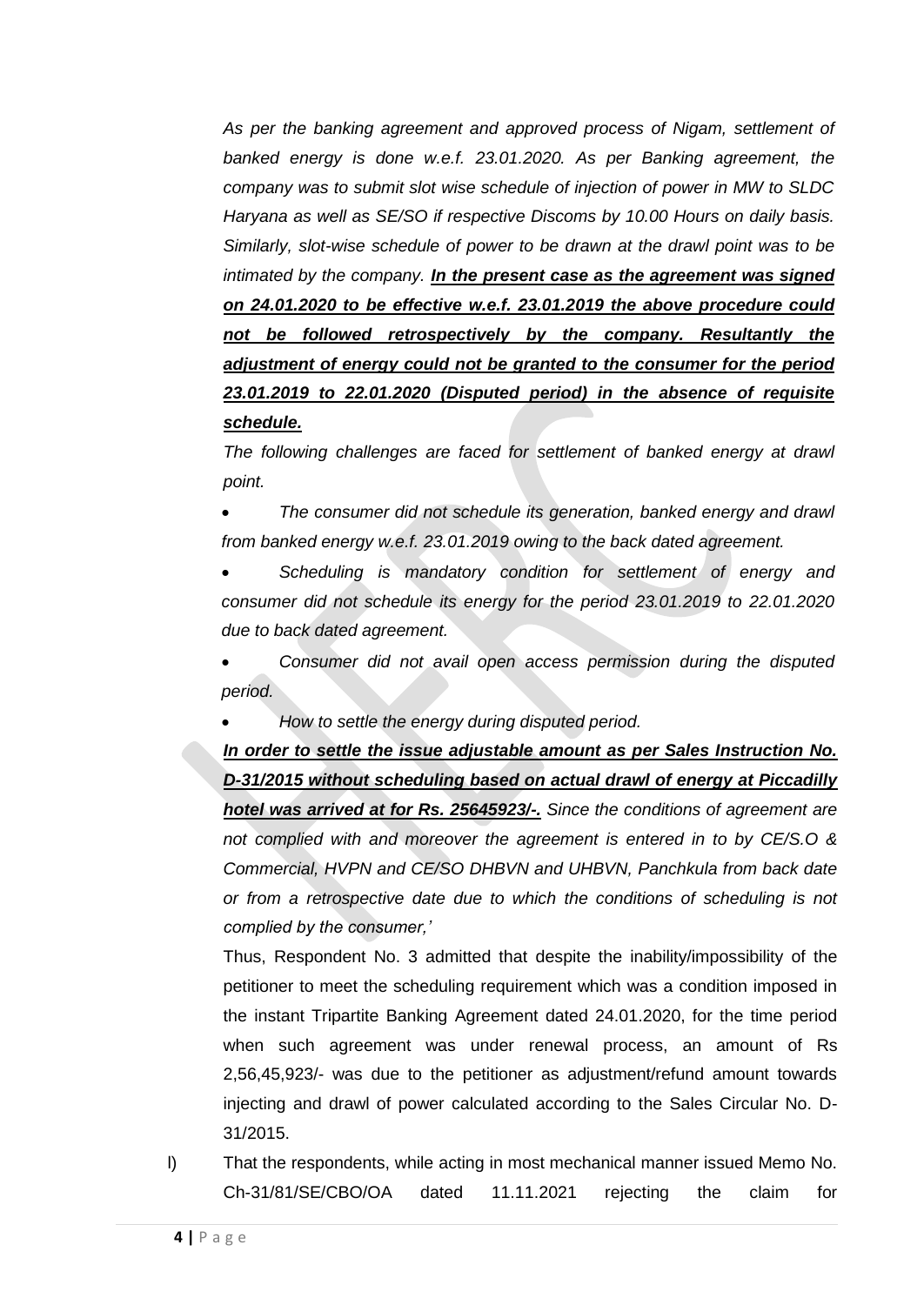adjustment/refund towards banked energy for the period 23.01.2019 to 24.01.2020 without assigning any reason/rational for rejecting the same. Whereas, the petitioner is entitled to approximately Rs. 6.77 crores as refund amount calculated at Rs. 6.65 per unit along with 8% interest

- m) That petitioner no. 2 has been saddled with alleged outstanding pending dues of Rs. 3,72,72,651 for the period from February 2020 till October 2021. Despite being aware of the fact that due to the Covid-19 Pandemic, the petitioner No.2 which is availing power from petitioner No.1, was ordered to be shut-down for a substantial period of the year 2020 and was allowed to only operate limitedly. Due to which the electricity "consumed" for the time period between 2020-2021 is not/was not as consumed in "normal times". The aforesaid bill includes an amount of over Rs. 60 Lakhs as surcharge for non-payment of the bills. If the petitioners are/were given due credit/benefit of its banked power for the period w.e.f. 23.01.2019 to 24.01.2020, no amount would have been/is outstanding against the Petitioner No.2 rather the petitioners would still have excess units to their credit. Thus, the respondents cannot seek to penalize the petitioners for the alleged non-payment of bills and cannot be permitted to capitalize on their own wrongs. As such, the petitioner no. 2 prays that this amount be set-off and the electricity connection of the petitioner no. 2 may not be disconnected during the pendency of this petition.
- n) That since at this stage when the power/energy has already been injected/drawn without scheduling, the scheduling such power cannot be done for the period already gone by retrospectively i.e. from 23.01.2019 to 24.01.2020, as the condition of scheduling stipulated in the Tripartite Banking Agreement retrospectively would compel the petitioner to perform an impossible act. It is settled principle of law in the legal maxims *'lex non cogit Ad impossibilia'* which means law does not compel a man to do that which cannot possibly be performed.
- o) That the stand of the respondent authorities is totally misconceived and misplaced because the energy accounts pertaining to the time period 23.01.2019 to 24.01.2020 clearly show that the petitioner was injecting as also drawing power during the intervening period to the knowledge and consent of the respondents and it is in the said situation that the Tripartite Banking Agreement dated 24.01.2020, was made operational retrospectively with effect from 23.01.2019. Needless to mention here that the delay in renewal of Banking Agreement was solely attributable to the respondents and it is only after vigorous persuasion and intervention of this Commission, the Banking agreement for the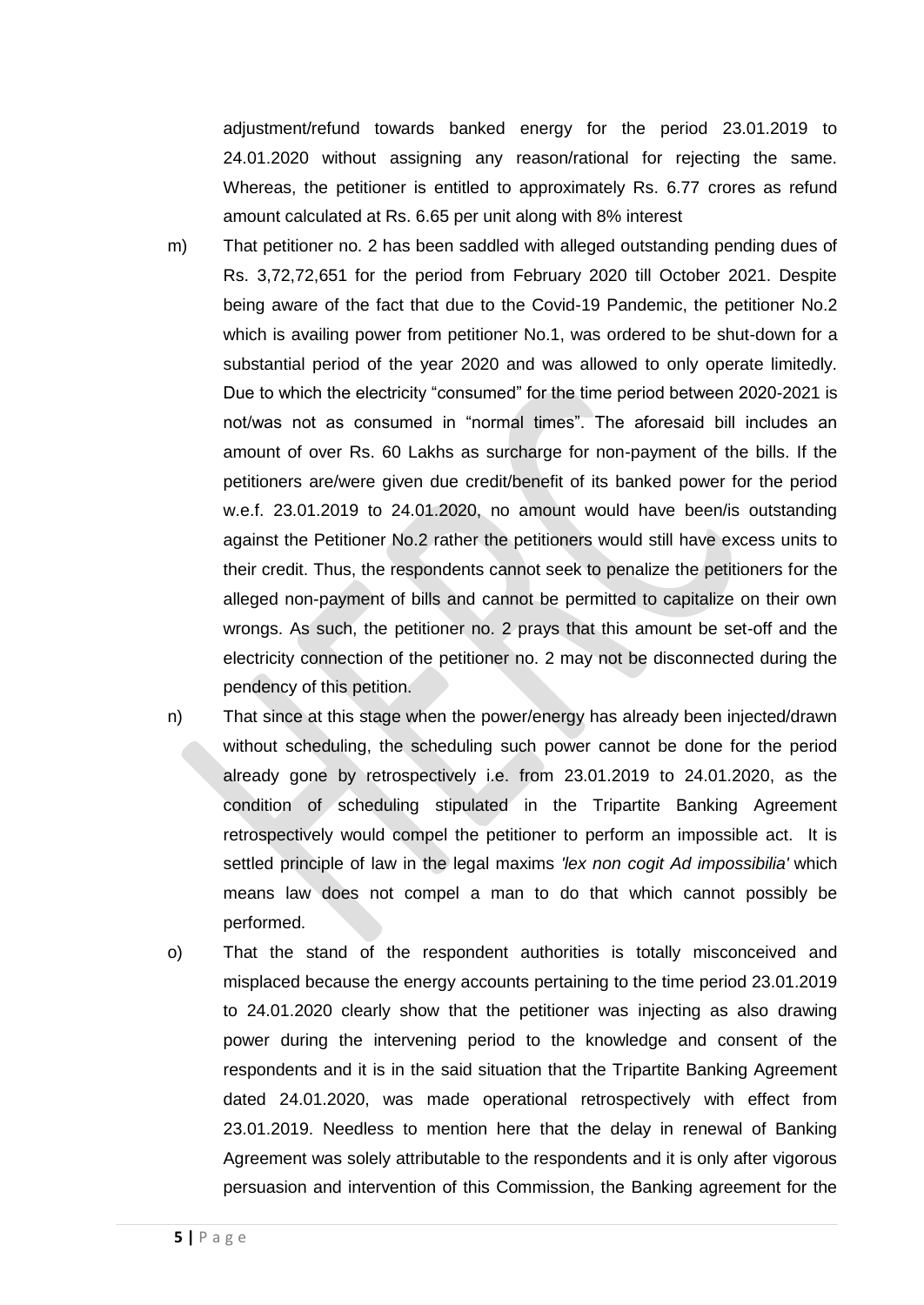period beyond 22.01.2019 was executed on 24.01.2020 and the said Agreement was made operational retrospectively w.e.f. 23.01.2019.

- p) That having availed the benefit of the power banked by the petitioners, denial of adjustment/refund of such banked power would amount to unjust enrichment of the respondents which is incomprehensible and unacceptable in law.
- q) That at the time when the Tripartite Banking Agreement dated was executed, the Haryana Electricity Regulatory Commission (Terms and Conditions for determination of Tariff from Renewable Energy Sources, Renewable Purchase Obligation and Renewable Energy Certificate) Regulations, 2017 were in force. As per the provisions contained therein w.r.t. Banking of power, clearly stipulated that the requirement of scheduling and deviation would come into being once the Regulations for forecasting, scheduling and settlement (which were under consideration of this Hon'ble Commission for finalization) are notified.. The relevant Regulation 58 of the 2017 Regulations is reproduced below for the ready reference:-

*"58. Banking of RE Power. – A generator or a captive power producer or a Consumer in the State may bank power on payment of the banking charges along with the transmission and distribution losses for availing the open access on the transmission or distribution network of the licensees for banking and drawl of banked power from the Discoms after entering into the banking agreement with the concerned Discoms at the terms and condition specified in the agreement, as follows: 1. The solar power shall be allowed to be banked with the distribution licensee(s) subject to the condition that 5% of power banked in (kind) shall be deducted toward banking charges. 2. The Energy Banked shall be permitted to be carried forwarded from month to month. The banked power shall be utilized within the same financial year failing which the unutilized energy at the end of the financial year shall lapse, and no compensation whatsoever shall be claimed/ paid for such lapsed banked energy, provided the solar energy banked during the last quarter of the financial year shall be carried forward to the next financial year3. The banking shall be allowed throughout the year, however, the drawl of banked power shall not be allowed during the peak season period (July to mid October).* 

*4. The drawl of bank power shall also be not allowed during peak load hours and time of day (ToD) tariff period.* 

*5. The Banked Energy Shall be calculated at the end of a month as follows:- Banked Energy at the end of month (Ebi)= {Eg(1-losses)-Ec} \* (1-b) + Eb (i1) \**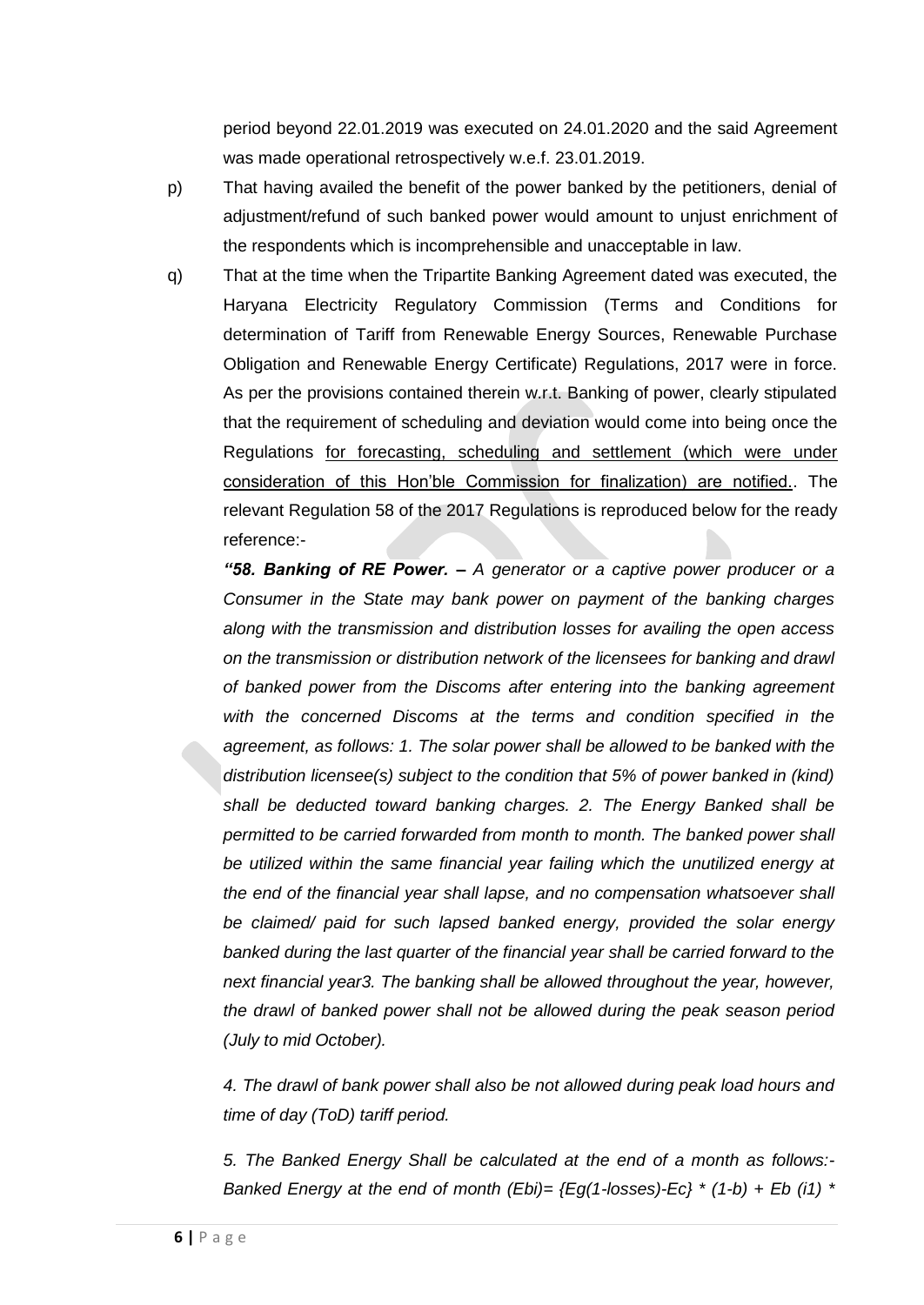*Eg = Energy Generation for the ith month \* Ec = Energy consumption for the ith month \* Eb (i-1) = Energy Banked at the end of previous month \*b = Banking charges in kind.* 

*Further, as far as scheduling and deviation mechanism is concerned, the Commission in the process of finalization of Regulations on forecasting, scheduling and settlement and once these Regulations are notified the same shall be applicable."*

Further, Clause 4.2 (ix) of the Tripartite Agreement dated 24.01.2020 (P-9) also contains similar provision and reads as under:-

## **"4.2 Banking:**

# Terms and conditions of banking:

*(ix) the RE power generating plant shall be governed as per HERC forecasting and scheduling Regulations, if applicable, as amended from time to time without prejudice to the terms and conditions of this agreement*."

Thus, a conjoint reading of the aforesaid provisions would show that the requirement of scheduling was to become operative only upon notification of forecasting and scheduling Regulations by this Commission. To the best of knowledge and belief of the petitioners, no Forecasting and Scheduling Regulations have been notified by this Commission for Baggase based RE captive generating plant. As such, the insistence of the authorities on scheduling of power is even otherwise untenable and without any statutory basis.

- r) That even if it is presumed for the sake of arguments that the scheduling was 'sine qua non' for availing the refund/adjustment of the banked power, though not conceding, still, this Commission is empowered to relax/modify/amend any of the provisions of the governing Regulations as also the agreement in question and the petitioners would thus, beseech indulgence of this Commission to exempt the petitioners from the requirement of scheduling for the period in question.
- s) Following prayers have been made:
	- i) Set aside / quash the impugned rejection letter dated 11.11.2021, being totally unjustified, unreasoned and non-speaking and contrary to the harmonious reading/interpretation of the Tripartite Banking Agreement dated 24.01.2020; and
	- ii) Direct the Respondents to refund/adjust the energy banked for the period 23.01.2019 to 24.01.2020 amounting to approximately Rs. 5.00 crores along with 8% interest from 23.01.2019 till date of payment, without illegally insisting on scheduling of power for the aforesaid period or alternatively by exempting the petitioners from the requirement of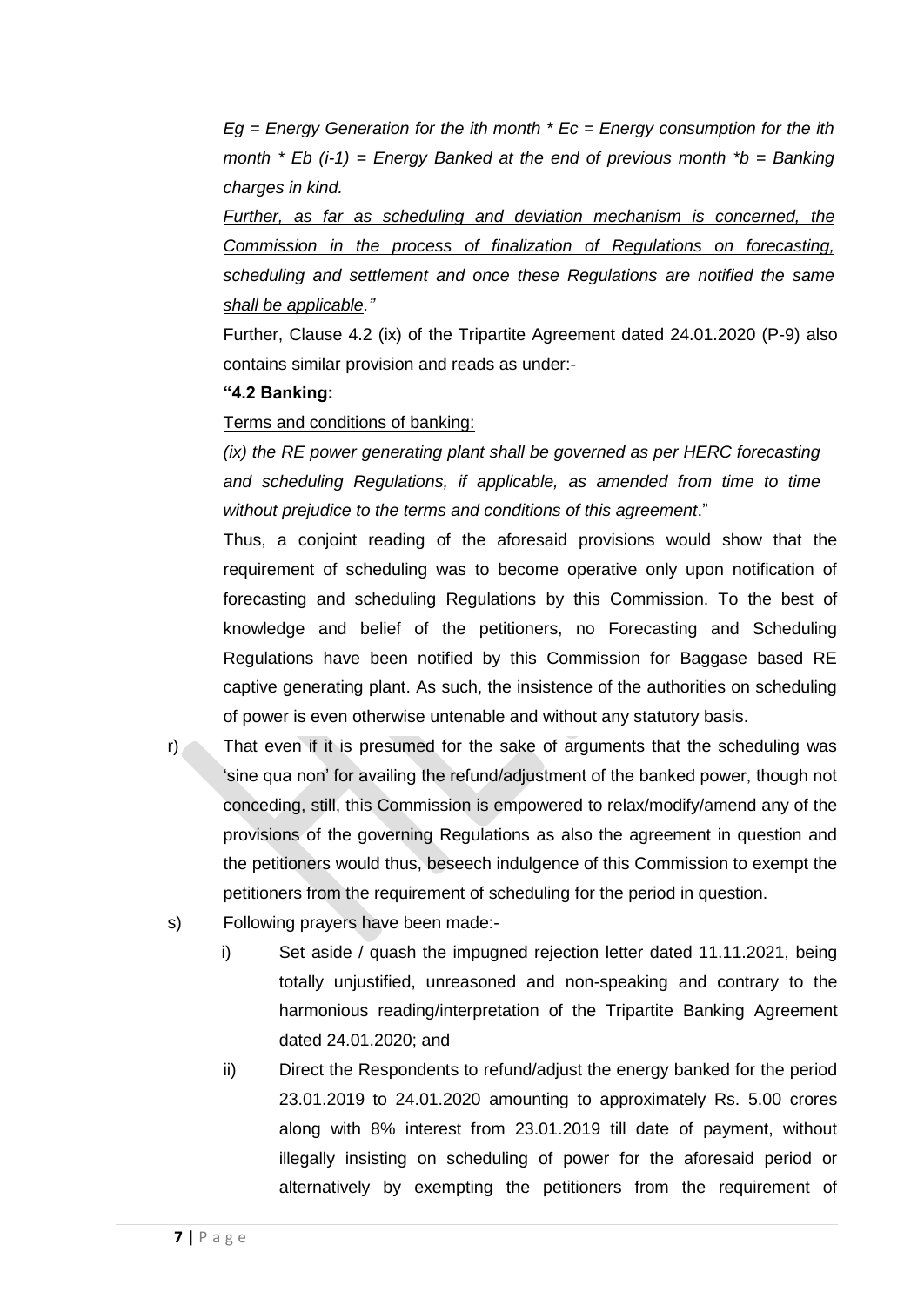scheduling power for the aforesaid period, based on actual injection/drawl account;

- iii) Direct the Respondents to rectify the Electricity Bills issued to respondent No. 2 for the period w.e.f. February 2020 till October 2021 by removing the surcharge that has wrongly been levied therein and also to direct the respondents to continue to extend the power supply to petitioner no. 2 and to not to disrupt/disconnect the electricity supply on account of the alleged non-payment of the above said energy dues for the period w.e.f. February 2020 till October, 2021 during the pendency of the instant petition.
- iv) Pass any other order(s) and/or direction(s) as may be deemed fit and proper by the Hon'ble Commission in the facts and circumstances of the present case.

# **Reply filed by DHBVN (Respondent No. 2)**

- 3. DHBVN has filed a detailed reply dated 20.02.2022, praying to dismiss the present petition. DHBVN has submitted as under:
	- a) That the Commission vide notification dated 24.07.2018 had notified Haryana Electricity Regulatory Commission (Terms and Conditions for determination of Tariff from Renewable Energy Sources, Renewable Purchase Obligation and Renewable Energy Certificate) Regulations, 2017 ("RE Regulations,2017"). The RE Regulations, 2017 are binding on parties herein and have precedence over any other government policy. As per the RE Regulations, 2017 HVPNL/SLDC was required to formulate the criteria for settlement of wheeled energy at consumer end in consultation with the Stakeholders and submit the same to the Commission for approval. The procedure for banking was approved by the Commission vide order dated 13.05.2019 in PRO 22 of 2019, which *inter alia,*  provides for slot wise schedule in terms of OA Regulations. The procedure/guidelines of baking of RE power which is approved vide order dated 13.05.2019, provides as under: -

"*vii. As per open access regulations, 2012, by 10:00 hrs every day, the consumer shall submit slot wise schedule of power in MW to SLDC, Haryana on daily basis for the next day i.e. 00:00 hours to 24:00 hours showing his drawl from the following: -*

- *1. Generating through Solar Plant*
- *2. Captive Power Plant.*
- *3. Banked Power*
- *4. Open Access Power Through exchange.*
- *5. Discom power.*"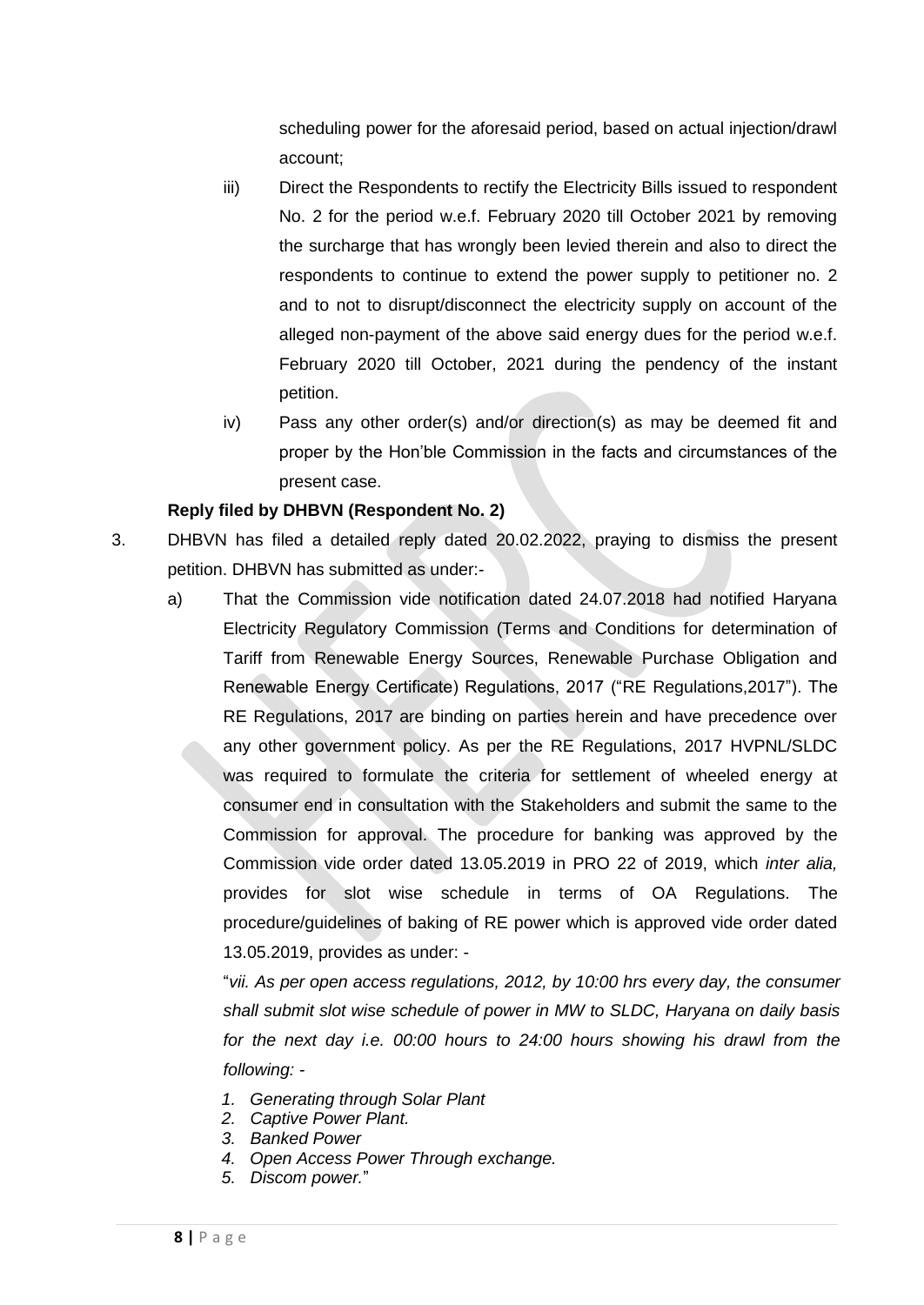- b) That the respondent No. 1 had signed an agreement dated 23.01.2015 with the petitioners for banking of power in terms of provisions in the policy for promoting Generation of Electricity through Renewable Energy Sources, notified by the Government of Haryana vide notification dated 23.11.2005 bearing no. 22/69/2005-5P. Initially the First Agreement was signed with effect from 23.01.2015 for one year and further renewed on year-to-year basis on 25.02.2016, 11.01.2017 and 19.01.2018, wherein the banked energy at drawl points of Petitioner No. 2 was settled as per Sales Circular No. D-31/2015 till 22.01.2019.
- c) That the petitioner had approached this Commission, vide case no. HERC/PRO-13 of 2019 with the following prayers:-

"*A. RE Regulations, 2017 is applicable for banking renewable energy both solar and non-solar,*

*B. Direct the respondents to extend the facility of banking of power to the petitioner by executing formal agreement in this regard beyond 22.01.2019, ……*"

d) That the Commission vide order dated 04.04.2019 decided the case and given the relevant finding as under: -

"*In view of the above discussion including the case laws in the matter, the petition is allowed subject to the payment of charges and energy settlement priority set out in HERC/RE Regulations,2017.*"

- e) That in view of the above decision, a Tripartite Agreement dated 24.01.2020 was entered into and executed between the Petitioner No. 1, Respondent No. 1 and 2 for banking facility in respect of power up to 3 MW beyond 22.01.2019.
- f) That in view of the Tripartite Agreement, the Petitioner No.1 was allowed to inject power from its co-generation power project into the grid and utilize the same at the address of Petitioner No.2, by using the transmission network of Haryana Power Utilities subject to specified terms and conditions of the Tripartite Agreement.

Re: Scheduling of drawl is mandatory in terms of the HERC OA Regulations.

g) That regulation 6(13) and 6(14) of the Haryana Electricity Regulatory Commission (Open Access Regulations, 2012 "HERC OA Regulations") provides that firm power cannot be injected into the grid prior to the operationalization of Open Access and obtaining prior approval of the State Load Dispatch Centre ("SLDC"). Further operationalization of open access is subject to successful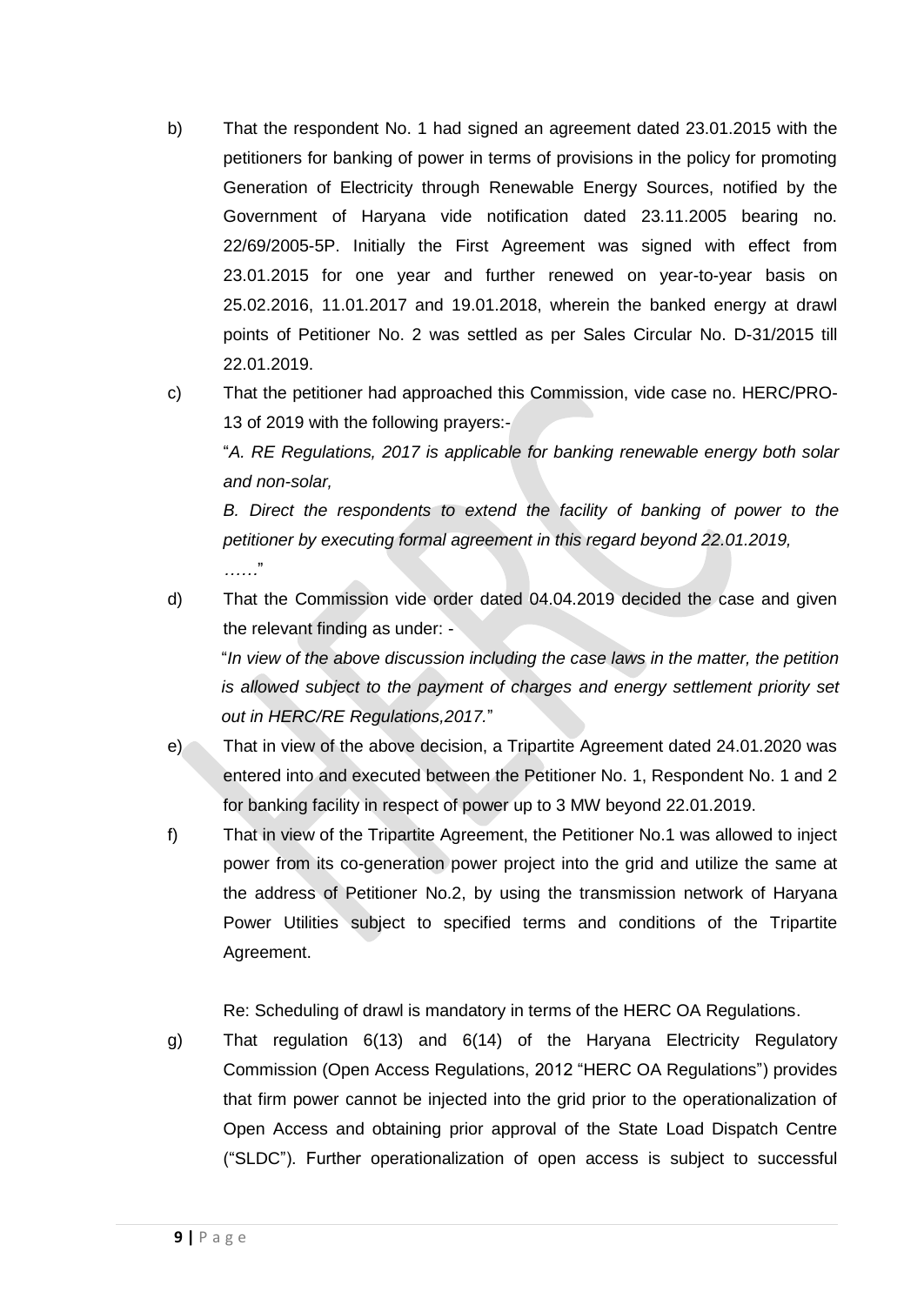commercial operation of project. Relevant portion of the said regulations is reproduced below:-

*"6. Procedure for grant of connectivity: -*

*(13) The grant of connectivity shall not entitle an applicant to interchange any firm power with the State grid unless it obtains long- term open access, medium- term open access or short-term access in accordance with the provisions of these regulations.* 

*(14) A generating station, including a captive generating plant, which has been granted connectivity to the intra-State grid, shall be allowed to inject infirm power into the grid during testing including full load testing before commencing its commercial operation for a period not exceeding three months after obtaining prior permission of the State Load Despatch Centre. Provided that the State Load Despatch Centre while granting such permission shall keep the grid security in view and ensure that injection of such infirm power is only for the purpose of testing, prior to commencing of commercial operation of the generating station or a unit thereof."*

- h) That the scheduling of drawl is a mandatory condition for settlement of energy as per clause 42, 43 and 45 of HERC OA Regulations. The petitioner no. 2 has not scheduled its banked energy drawl for the period of 23.01.2019 to 22.01.2020 and further did not take open access permission during the period, which is a mandatory condition as per RE Regulations, 2017.
- i) That the petitioner no. 2 did not seek prior approval of the SLDC for injecting firm power and operationalization of the Short-Term Open Access ("STOA"). Thus, as such any power injected into the grid by the petitioner no. 1 prior to operationalization of Open Access cannot be considered as firm power and must be dealt as per the OA Regulations. Thus, no adjustment can be allowed to the petitioner no. 2 for the power injected prior to the execution of the STOA/Tripartite Agreement wherein no day ahead schedule is given to the Answering Respondent.
- j) That the HERC OA Regulations were amended on 03.12.2013. By way of the said amendment, Regulation 42 was amended, and a mandatory obligation was casted on the embedded consumer (who were willing to avail open access) to submit to the distribution licensee (the Respondent herein) a schedule of power through open access for all 96 slots by 10:00 AM of the day preceding the day of transaction, as under: -

"*42. Eligibility criteria, procedure and conditions to be satisfied for grant of longterm open access, medium term open access and short term open access to*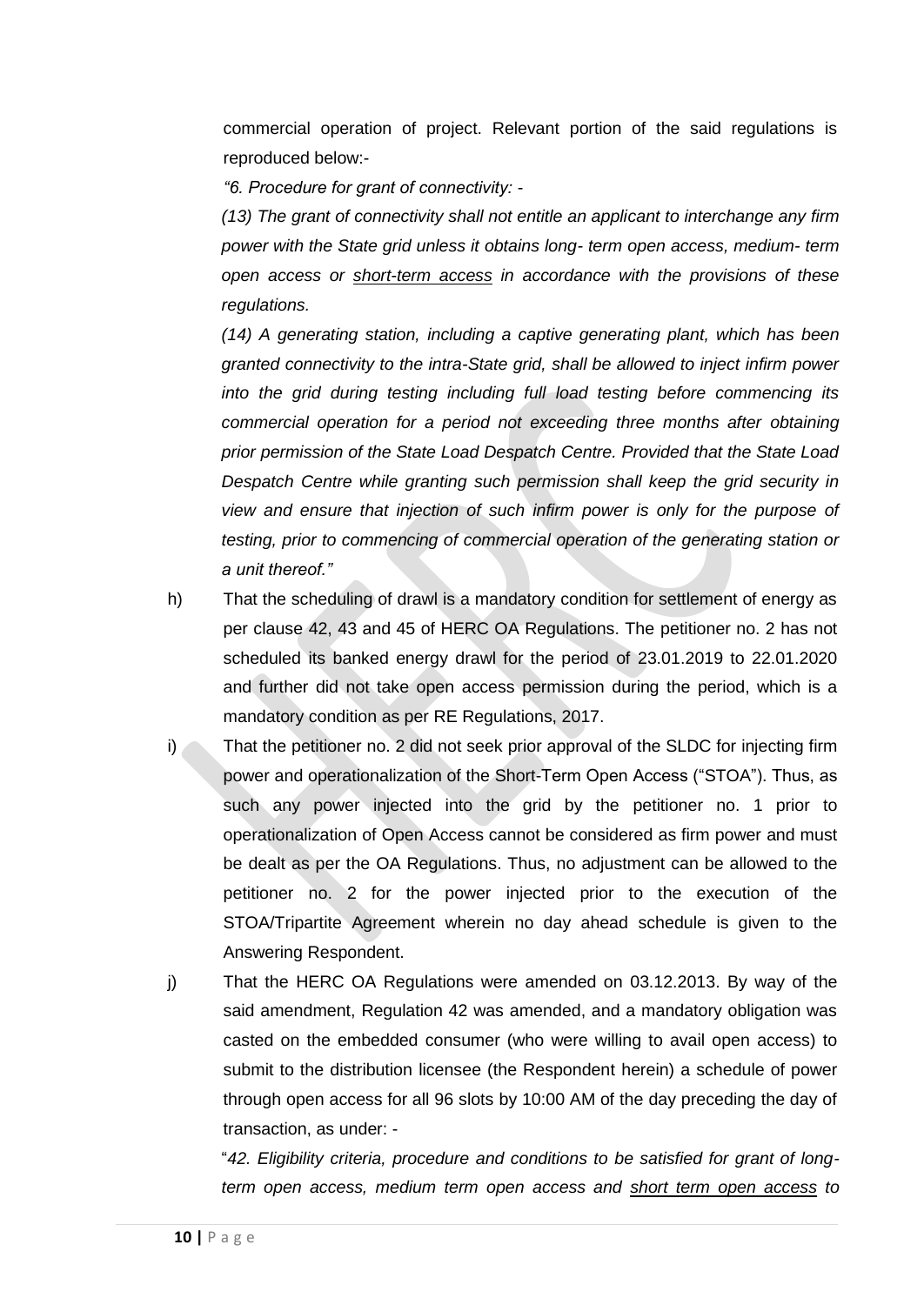*embedded consumers shall be same as applicable to other short-term open access consumers. However, the day-ahead transactions, bilateral as well as collective through power exchange or through NRLDC, by embedded open access consumers under short term open access shall be subject to the following additional terms and conditions:-*

*i) The Consumer shall submit to the distribution licensee a schedule of power through open access for all the 96 slots by 10:00 AM of the day preceding the day of transaction and this will be considered as confirmed schedule for working out the slot-wise admissible drawl of the consumer from the licensee with reference to his sanctioned contract demand. For example, if an embedded consumer with a contract demand of 10 MW has scheduled 4 MW power through open access in any time slot of the succeeding day as per the schedule submitted by him at 10 AM, then his admissible drawl from the licensee in that time slot will be 6 MW.*

*The total admissible drawl in different time – slots shall, however, be worked out based on slot-wise admissible drawl from the licensee as above and the slot-wise schedule of power through open access accepted/cleared by the power exchange and intimated to the SLDC and distribution licensee by the consumer in compliance of regulation 45. For example, if, as per the schedule for drawl of power through open access submitted by the consumer at 10 AM of the day preceding the day of transaction, 4 MW power was scheduled through open access in a time slot and as per the accepted schedule this gets reduced to 3 MW, then his admissible total drawl in that time slot shall be 9 MW. i.e. 6 MW from the licensee and 3 MW through open access.* 

*In case recorded drawl of the consumer in any time slot exceeds his total admissible drawl but is within 105 % of his contract demand, he will be liable to pay charges for the excess drawl (beyond admissible drawl) at twice the applicable tariff including FSA. In case the recorded drawl exceeds the sanctioned contract demand by more than 5% at any time during the month as per his energy meter, demand surcharge as per relevant schedule of tariff approved by the Commission shall also be leviable. For the purpose of calculating demand surcharge in such cases, the total energy drawl during the month*  including the energy drawl through open access shall be considered. The *consumption charges for the energy drawl through open access, for the purpose of levy of demand surcharge, will be worked out at the applicable tariff for the category to which the consumer belongs…*"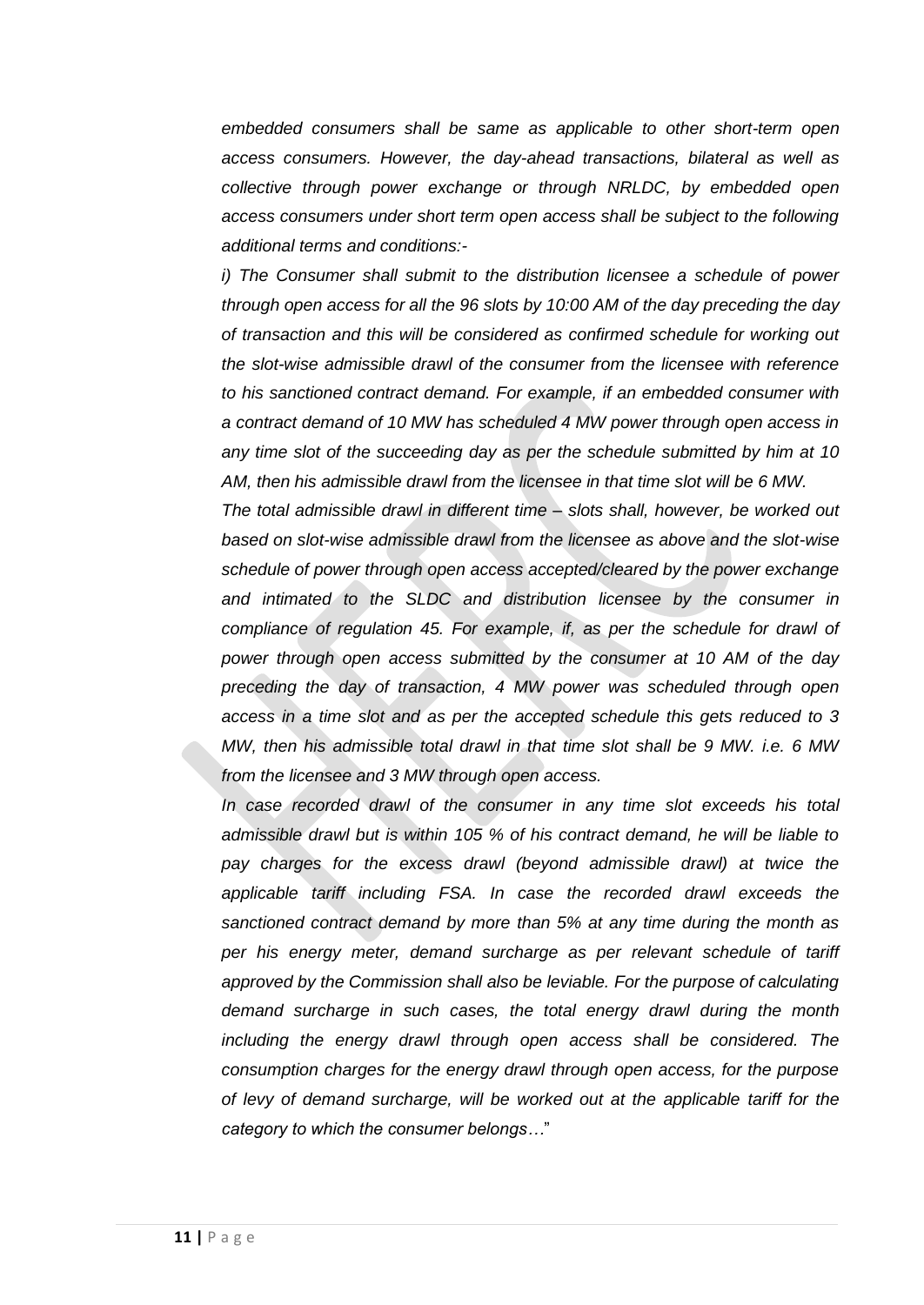Re: Day ahead scheduling

k) That the condition of intimating day-ahead scheduling is necessary for claiming adjustment under Regulation 43 of the HERC OA Regulation. This Commission vide order dated 17.12.2019 passed in PRO 02 of 2019 and other similar matters has held that compliance of Regulation 42 is mandatory. Relevant portion of the Order dated 17.12.2019 passed by this Hon'ble Commission is reiterated below for ease of reference: -

*"11…………………………………………………………The Commission observes that all the provisions of the Regulations notified by the Commission in its legislative capacity, have the force of law behind it. Hence a statute has to be construed according to the intent of the legislation, as the same, as reflected in the 'objectives' is to make the dispensation effective and workable…………………………………………..In view of the above discussion and the case laws cited by the Respondent , the Commission answers this issue in affirmative i.e. the requirement under Regulation 42 of the HERC OA Regulations is mandatory and binding. …"*

l) That clause 4.2 (ix) of the Tripartite Agreement provides as under:-

"*ix. The RE power generating plant shall be governed as per HERC forecasting and scheduling regulations, if applicable as amended from time to time without prejudice to the terms and conditions of this Agreement.*"

m) That HERC OA Regulations, 2012 provides as under:-

- *"15(2)Day-ahead open access: (i) An application for grant of 'day ahead' open access may be submitted to the nodal agency within three days prior to the date of scheduling but not later than 1300 Hours of the day immediately preceding the day of scheduling for day-ahead transaction. For example, application for dayahead transaction on 25th day of July shall be received from 22nd day up to 1300 hours on 24th day of July. (ii) The nodal agency shall check for resultant congestion due to the proposed 'day ahead' open access transaction and convey approval or otherwise in the format prescribed in the detailed procedure. All other provisions for intra-State short-term open access shall apply for day ahead open access."*
- n) That in view of the violation of the HERC OA Regulation and the STOA granted to the petitioner, the petitioners are not entitled/eligible for settlement/adjustment of units injected from 23.01.2019 to 24.01.2020.
- o) That the petitioners are seeking for execution of Tripartite Agreement with retrospective effect for the power injected. It is pertinent to mention that under Regulation 58 of the RE Regulations, the Regulations are in force, for the No-

**12 |** P a g e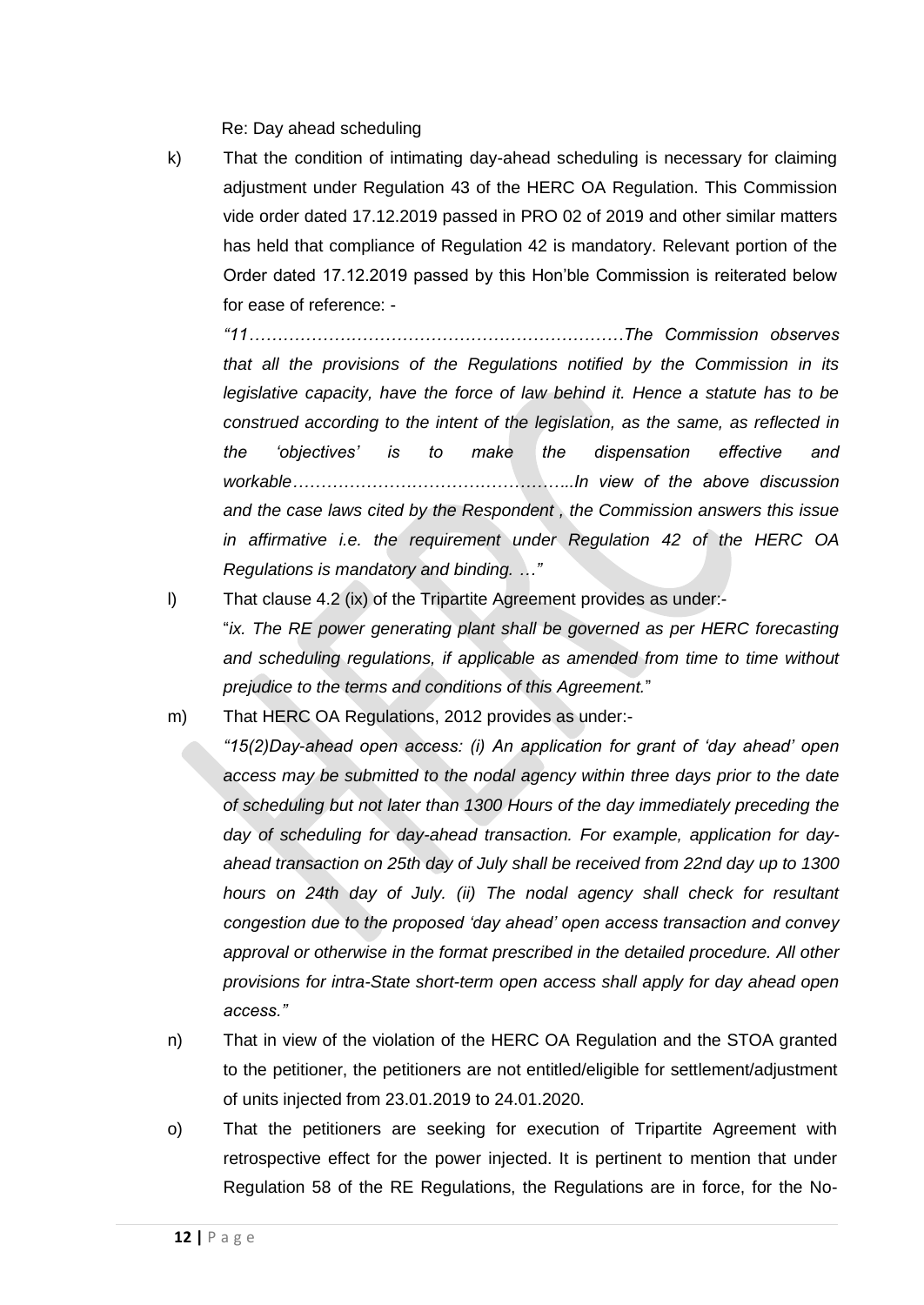Banking Arrangement Period, however, a generator or a captive power producer or a consumer in the State of Haryana may bank power on payment of the banking charges along with the transmission and distribution losses (for availing the open access on the transmission or distribution network of the licensees) for banking and drawl of banked power from the DISCOMS after entering into the banking agreement with the concerned DISCOM at the terms and conditions specified in the agreement. Regulation 58 is reiterated as under:

*"58. Banking of RE Power. – A generator or a captive power producer or a Consumer in the State may bank power on payment of the banking charges along with the transmission and distribution losses for availing the open access on the transmission or distribution network of the licensees for banking and drawl of banked power from the Discoms after entering into the banking agreement with the concerned Discoms at the terms and condition specified in the agreement, as follows:…………."*

p) That in absence of any day ahead schedule, the benefits of banking cannot be extended to the Petitioners. The Answering Respondent is placing reliance on a recent order passed by this Hon'ble Commission in HERC-PRO 73 of 2020 dated 01.04.2021 wherein the Commission has observed that" obligation *of the Petitioner to submit day ahead banking schedule was not dependent upon the formal signing of banking agreement or communication of format by the Respondents. The requirement of the same was enshrined in the Procedure/guidelines of banking of RE Power approved in the Order of the Commission dated 13.05.2019 (HERC/PRO-22 of 2019). Further, the said procedure has been prepared in compliance to the HERC RE Regulations, 2017 and it has been specifically provided that this Procedure shall be read in conjunction with the said Regulations. The Commission observes that all the provisions of the Regulations notified by the Commission in its legislative capacity, have the force of law behind it."* 

*"…. The Commission further observes that the requirement of intimation of day ahead banking schedule by the Petitioner came into existing, vide the Order of the Commission dated 13.05.2019 (HERC/PRO-22 of 2019)."*

q) That the procedures/guidelines of banking have clearly stipulated that slot wise schedule of injection of power as well as drawl of power from various sources is required to be submitted. This provision has been kept in the Regulations, to enable the DISCOMs in planning/managing their drawl of power from grid as well as implement load control measures in a cost-effective manner.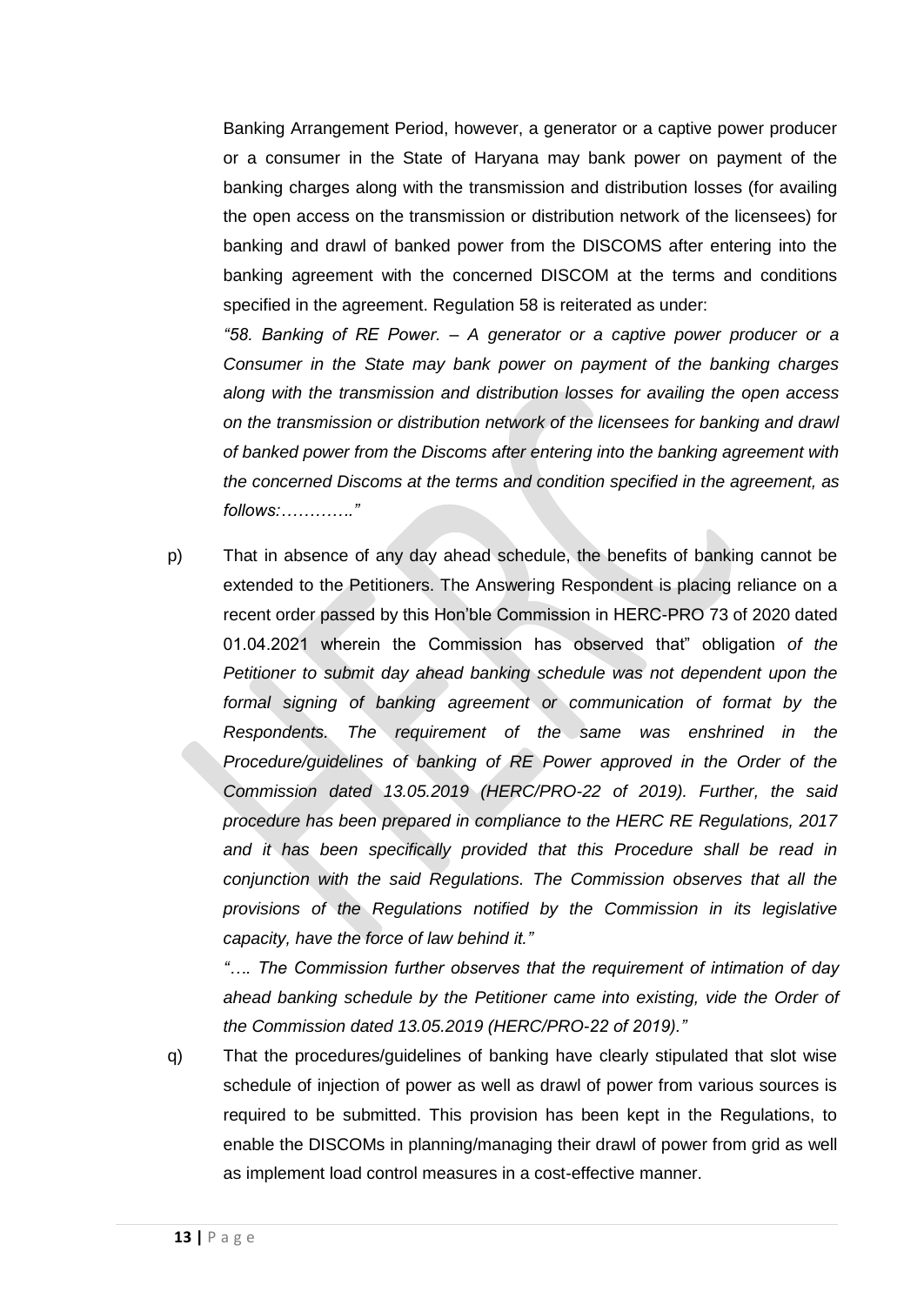r) That scheduling of OA consumers impacts the planning related to demand projections and scheduling of available units thereof. The DISCOMs have to bear losses/penalties for deviation in its schedule under the Deviation Settlement Mechanism and Advance Deviation Settlement Mechanism ("**DSM/ADSM**"). The slot wise injection and drawl of energy is completely dependent on slot wise penalty borne by the DISCOMs or losses incurred on account of scheduling expensive power.

Re: The order dated 31.01.2022 passed in HERC PRO-36 of 2021 against the same Petitioner

- s) That Petitioner No. 1 has filed the petition bearing no. 36 of 2021 before this Hon'ble Commission under regulation 73 to 77 of the HERC RE Regulations, 2017. The Petitioner in the said petition has prayed for clarification to the effect that Regulation 66 of HERC OA Regulations, 2021 specifying conditions of eligibility of a captive power producer to bank power, is not applicable on the Tripartite Agreement already entered between the petitioner herein and the respondents. In alternative, it has been prayed by the petitioner that it may be exempted from requirement of application of Regulation 66 of HERC RE Regulations, 2021. It is pertinent to mention that the Tripartite Agreement referred in the said order is same as referred herein.
- t) That Regulation 66 of HERC OA Regulations, 2021 is reproduced below for reference:

*"66. Banking of RE Power. – RE based captive generating plants of owner / consumer with 100 per cent equity holding in the CPP may bank power, up to contract demand for captive/own use on payment of the banking charges along with the transmission and distribution losses (Technical loss) for availing the open access on the transmission or distribution network of the licensees for banking*  and drawl of banked power from the Discoms after entering into the banking *agreement with the Discoms concerned at the terms and condition specified as under:*

u) That Hon'ble Commission held that after HERC RE Regulations, 2021 on 30.04.2021, for control period from FY 2021-22 to FY 2024-25, it became applicable even to the contracts executed earlier and containing the general clause of applicability of such subsequent amendment/re-enactment. It is further held that once the term of the Tripartite Agreement explicitly specifies that the Regulations of this Hon'ble Commissions, as amended from time to time would

*…"*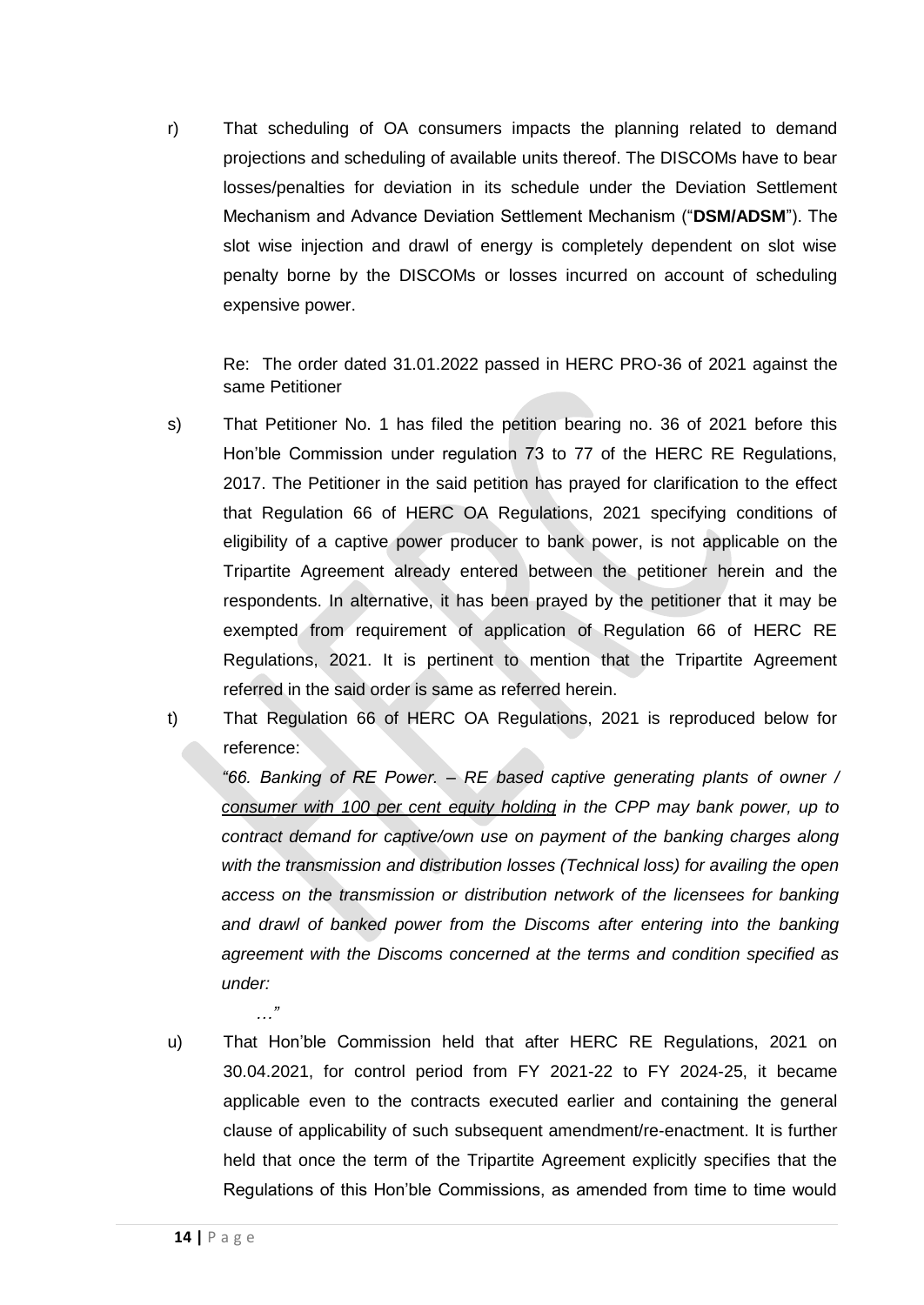be applicable, the issue contended by the petitioner is contrary to the contractual agreement and is liable to be adjudicated against the Petitioner.

v) That Tripartite Agreement referred in the order dated 31.01.2022 is same Tripartite Agreement referred by the Petitioners in the present petition. This Hon'ble Commission held in paragraph 8 that the Tripartite Agreement was executed on the basis of HERC RE Regulations, 2017, but it contains the clause that the said regulations as amended, re-enacted from time to time, shall be applicable. The very recital of the Tripartite Agreement as cited by the Respondent reads as under:-

*"The HVPNL is a transmission Licensee owning and operating intra state transmission system of Haryana and the UHBVN/DHBVN (Discoms), are Distribution Licensee(s) engaged in the business of electricity distribution in the State of Haryana. HVPNL and Discoms are under a statutory obligation to provide non-discriminatory open access to their transmission/distribution system under the provisions of the Electricity Act, 2003. System Operation to enter into banking agreements and related issues on behalf of the Haryana Discoms, i.e. UHBVN and DHBVN and a Nodal Agency to facilitate Banking Arrangement of power from RE bagasse based Captive Generating Plants as per Haryana electricity Regulatory Commission (Terms and Conditions for determination of Tariff from Renewable Energy Sources, Renewable Purchase Obligation and Renewable Energy Certificate) Regulations, 2017 and as amended from time to time(herein after referred to a s the "HERC RE Regulations, 2017").*

w) That Article 1 & 3 of the Tripartite Agreement provides as under-

*"Any words and expressions used but no defined in this Agreement shall have the same meaning as defined in the Act, HERC Regulations and the Grid Code. A reference to any Regulation shall include its amendment or subsequent reenactment if any."* 

*"3.1 The RE power shall be allowed to be banked with the Discoms/System Operation subject to the condition that 5% of power banked shall be deducted (inkid) toward banking charges as per HERC RE Regulations as amended or reenacted from time to time." (Emphasis Supplied).*

x) That the HERC RE Regulations, 2021 pertaining to banking of power, shall be applicable to the petitioners herein and petitioner No. 2 is not the 100% equity holder, thus not entitled for any banking in terms of Regulation 66 of HERC RE Regulations, 2021.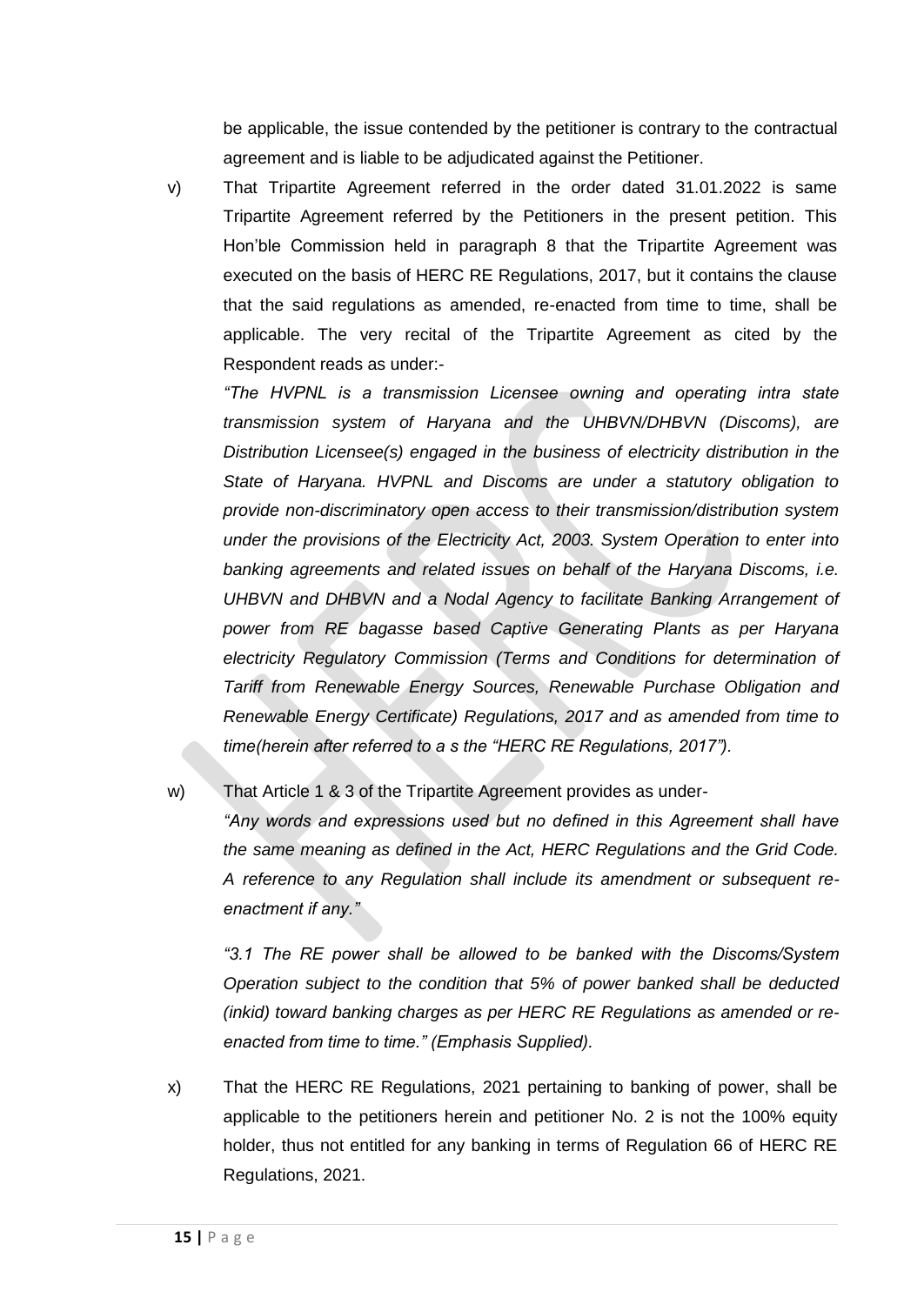## **Proceedings in the Case**

4. The case was heard on 15.02.2022, 17.02.2022, 06.04.2022, 21.04.2022 and 27.04.2022, as scheduled. The petitioners as well as the respondent no. 2 mainly reiterated the contents of their written submissions, which have not been reproduced herein for the sake of brevity. Respondent no. 1 and 3 were not present in any of the hearings.

## **Commission's Analysis and Order**

- 5. The Commission heard the arguments of the parties at length as well as perused the written submissions placed on record by the parties. The petitioners have submitted that the credit for energy actually injected by the petitioner no. 1 under banking agreement and consumed at its premises by petitioner no. 2 since 23.01.2019, has not been granted, despite the fact that adjustment has been made in the energy accounts prepared internally by the Utilities. Per-contra, DHBVNL, in its detailed reply, has submitted that banking schedule (i.e. power to be banked and drawl from banked power) was not provided by the petitioner during this period. The schedule of banked power and drawn therefrom was required to be provided by the petitioner in view of the procedure/guidelines of banking of RE power as well as banking agreement dated 24.01.2020. Accordingly, the respondent Nigam has not allowed adjustment of power injected by petition no. 1 and consumed by petitioner no. 2.
- 6. After hearing the rival contentions and careful examination of the documents placed on record by the parties, the Commission proceeds to examine the issue under consideration in the present petition.

At the outset the Commission has examined the averment of the respondent Nigam that in a recent order dated 01.04.2021 passed in HERC-PRO 73 of 2020 (in the matter of Merino Penal Products Ltd.) the Commission has observed that "obligation *of the Petitioner to submit day ahead banking schedule was not dependent upon the formal signing of banking agreement or communication of format by the Respondents. The requirement of the same was enshrined in the Procedure/guidelines of banking of RE Power approved in the Order of the Commission dated 13.05.2019 (HERC/PRO-22 of 2019). Further, the said procedure has been prepared in compliance to the HERC RE Regulations, 2017 and it has been specifically provided that this Procedure shall be read in conjunction with the said Regulations. The Commission observes that all the provisions of the Regulations notified by the Commission in its legislative capacity, have the force of law behind it."*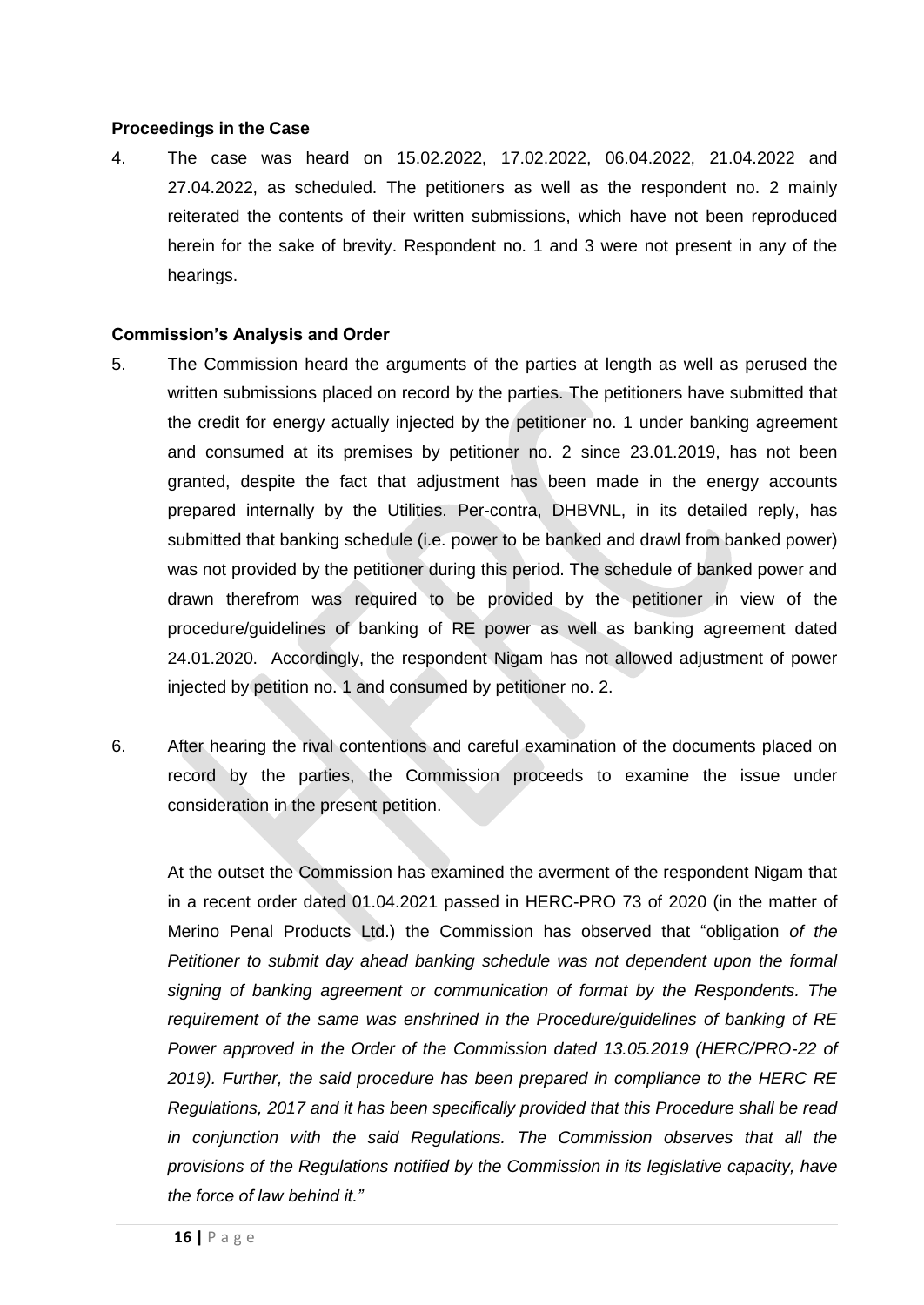*"…. The Commission further observes that the requirement of intimation of day ahead banking schedule by the Petitioner came into existing, vide the Order of the Commission dated 13.05.2019 (HERC/PRO-22 of 2019)."*

The Commission observes that in the present case, the findings of Merino Penal Products Ltd. (HERC-PRO 73 of 2020) is not applicable in the present case as Merino Penal Products Ltd. is a solar PV generating station in District Hisar, and is a captive power plant wherein the entire power generated is consumed by the Petitioner at its manufacturing premises at District Jhajjar and it has further availed the banking facility for 3.15 MW. In the case of solar PV generating power stations, special dispensation has been provided, under Haryana Electricity Regulatory Commission (Terms and Conditions for determination of Tariff from Renewable Energy Sources, Renewable Purchase Obligation and Renewable Energy Certificate) Regulations, 2017 (HERC RE Regulations, 2017), as reproduced hereunder:-

*"64. Others.:-*

*c) The imbalance charges as per Open Access Regulation will not be applicable for Solar Power generated and consumed within the State."*

Thus, HERC RE Regulations, 2017 provide that imbalance charges as per HERC Open Access Regulations, 2012, shall not be made applicable to Solar Power generated and consumed within the State. The requirement of day ahead schedule provided under Regulation 42 and 43 of HERC Open Access Regulations, culminates into the levy of imbalance charges and these charges are not applicable for solar power generation unit. Hence, in case of solar power generating stations, the requirement of day ahead schedule was introduced under the order of the Commission dated 13.05.2019 (HERC/PRO-22 of 2019), leading to the  $2^{nd}$  amendment of HERC RE Regulations, 2017.

**However, in the present case power is injected by petitioner no. 1 (i.e. Piccadily Agro Industries Ltd, Karnal – Jurisdiction of UHBVNL) from its 17 MW bagasse based co-generation captive power plant at Bhadson, Karnal and has availed banking facility upto 3 MW for utilization of own captive use of petitioner no. 2 (i.e. Piccadily Hotels Pvt. Ltd., Manesar – jurisdiction of DHBVN), a beneficiary under the banking agreement, being captive user**. **The HERC RE Regulations, 2017 has not granted any waiver with respect to applicability of imbalance charges as provided under HERC Open Access Regulations, 2012, as amended from time to time, for any renewable energy generator, other than solar. Therefore, the provisions of HERC Open Access Regulations, 2012, as amended from time to**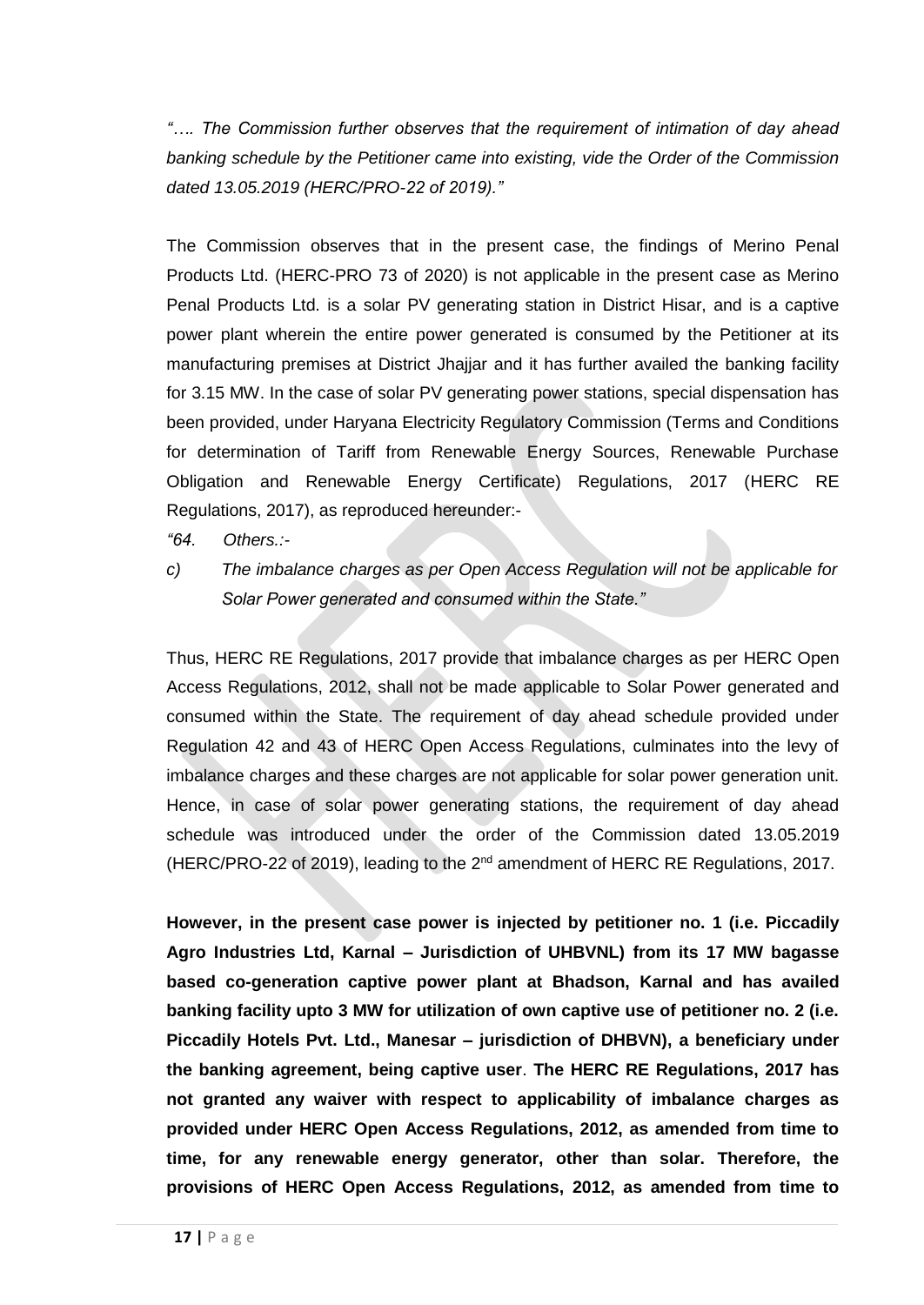**time, with reference to the applicability of imbalance charges, shall be applicable, mutatis-mutandis.**

**Further, in order to execute such an arrangement, open access agreement was required to be executed in addition to banking agreement between the parties. However, as per the memo no. Ch-13/SE/SO-Sr.A.O-81 dated 31.08.2020, issued by the Superintending Engineer, DHBVN (Respondent No. 2) to the Chief Engineer, HVPNL (Respondent No.1), the petitioner has not availed any open access and this arrangement is continuing since 23.01.2015. The relevant portion of the memo no. Ch-13/SE/SO-Sr.A.O-81 dated 31.08.2020, issued by the Superintending Engineer, DHBVN (Respondent No. 2) to the Chief Engineer, HVPNL (Respondent No.1), is reproduced hereunder:-**

*"…………*

*As per the banking agreement and approved process of Nigam, settlement of banked energy is done w.e.f. 23.01.2020. As per Banking agreement, the company was to submit slot wise schedule of injection of power in MW to SLDC Haryana as well as SE/SO if respective Discoms by 10.00 Hours on daily basis. Similarly, slot-wise schedule of power to be drawn at the drawl point was to be intimated by the company. In the present case as the agreement was signed on 24.01.2020 to be effective w.e.f. 23.01.2019 the above procedure could not be followed retrospectively by the company. Resultantly the adjustment of energy could not be granted to the consumer for the period 23.01.2019 to 22.01.2020 (Disputed period) in the absence of requisite schedule. The following challenges are faced for settlement of banked energy at drawl point.*

• *The consumer did not schedule its generation, banked energy and drawl from banked energy w.e.f. 23.01.2019 owing to the back dated agreement.*

• *Scheduling is mandatory condition for settlement of energy and consumer did not schedule its energy for the period 23.01.2019 to 22.01.2020 due to back dated agreement.*

- *Consumer did not avail open access permission during the disputed period.*
- *How to settle the energy during disputed period."*

**De-hors the signing of open access agreement, the provisions of HERC Open Access Regulations, 2012, as amended from time to time, are mutatis mutandis applicable on the petitioners. The relevant provisions of the Open Access Regulations, are reproduced hereunder:-**

*"6. Procedure for grant of connectivity: -*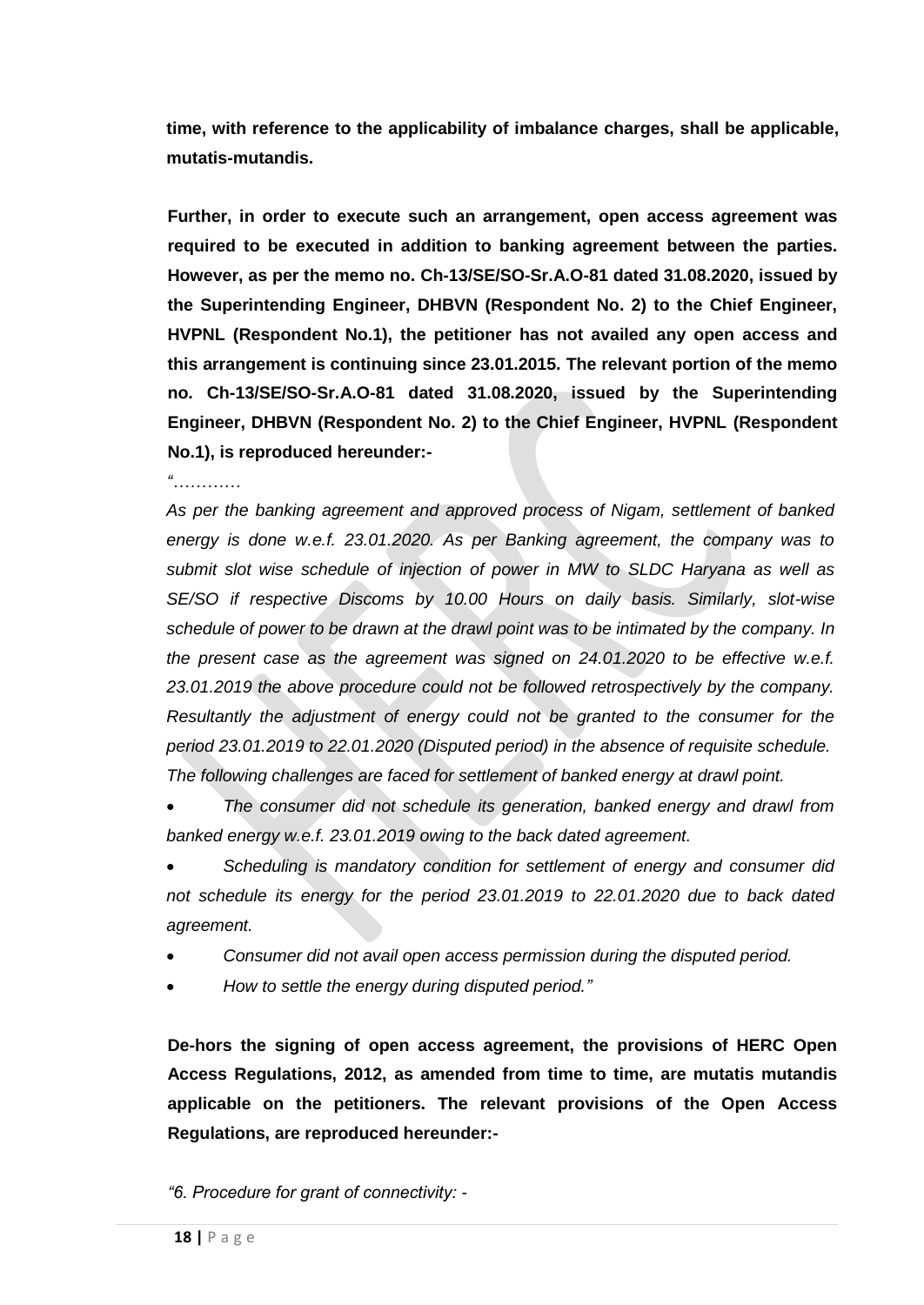*(13) The grant of connectivity shall not entitle an applicant to interchange any firm power with the State grid unless it obtains long- term open access, medium- term open access or short-term access in accordance with the provisions of these regulations.* 

*(14) A generating station, including a captive generating plant, which has been granted connectivity to the intra-State grid, shall be allowed to inject infirm power into the grid during testing including full load testing before commencing its commercial operation for a period not exceeding three months after obtaining prior permission of the State Load Despatch Centre. Provided that the State Load Despatch Centre while granting such permission shall keep the grid security in view and ensure that injection of such infirm power is only for the purpose of testing, prior to commencing of commercial operation of the generating station or a unit thereof."*

**In view of the above, as provided under the provisions of Regulation 6(13) and 6(14) of the HERC OA Regulations, firm power cannot be injected into the grid prior to the operationalization of Open Access and obtaining prior approval of the State Load Dispatch Centre ("SLDC").** 

"*42. Eligibility criteria, procedure and conditions to be satisfied for grant of long-term open access, medium term open access and short term open access to embedded consumers shall be same as applicable to other short-term open access consumers. However, the day-ahead transactions, bilateral as well as collective through power exchange or through NRLDC, by embedded open access consumers under short term open access shall be subject to the following additional terms and conditions:-*

*i) The Consumer shall submit to the distribution licensee a schedule of power through open access for all the 96 slots by 10:00 AM of the day preceding the day of transaction* and this will be considered as confirmed schedule for working out the slot-wise *admissible drawl of the consumer from the licensee with reference to his sanctioned contract demand. For example, if an embedded consumer with a contract demand of 10 MW has scheduled 4 MW power through open access in any time slot of the succeeding day as per the schedule submitted by him at 10 AM, then his admissible drawl from the licensee in that time slot will be 6 MW.*

*The total admissible drawl in different time – slots shall, however, be worked out based on slot-wise admissible drawl from the licensee as above and the slot-wise schedule of power through open access accepted/cleared by the power exchange and intimated to the SLDC and distribution licensee by the consumer in compliance of regulation 45. For example, if, as per the schedule for drawl of power through open access submitted by the consumer at 10 AM of the day preceding the day of transaction, 4 MW power was scheduled through open access in a time slot and as per the accepted schedule this gets*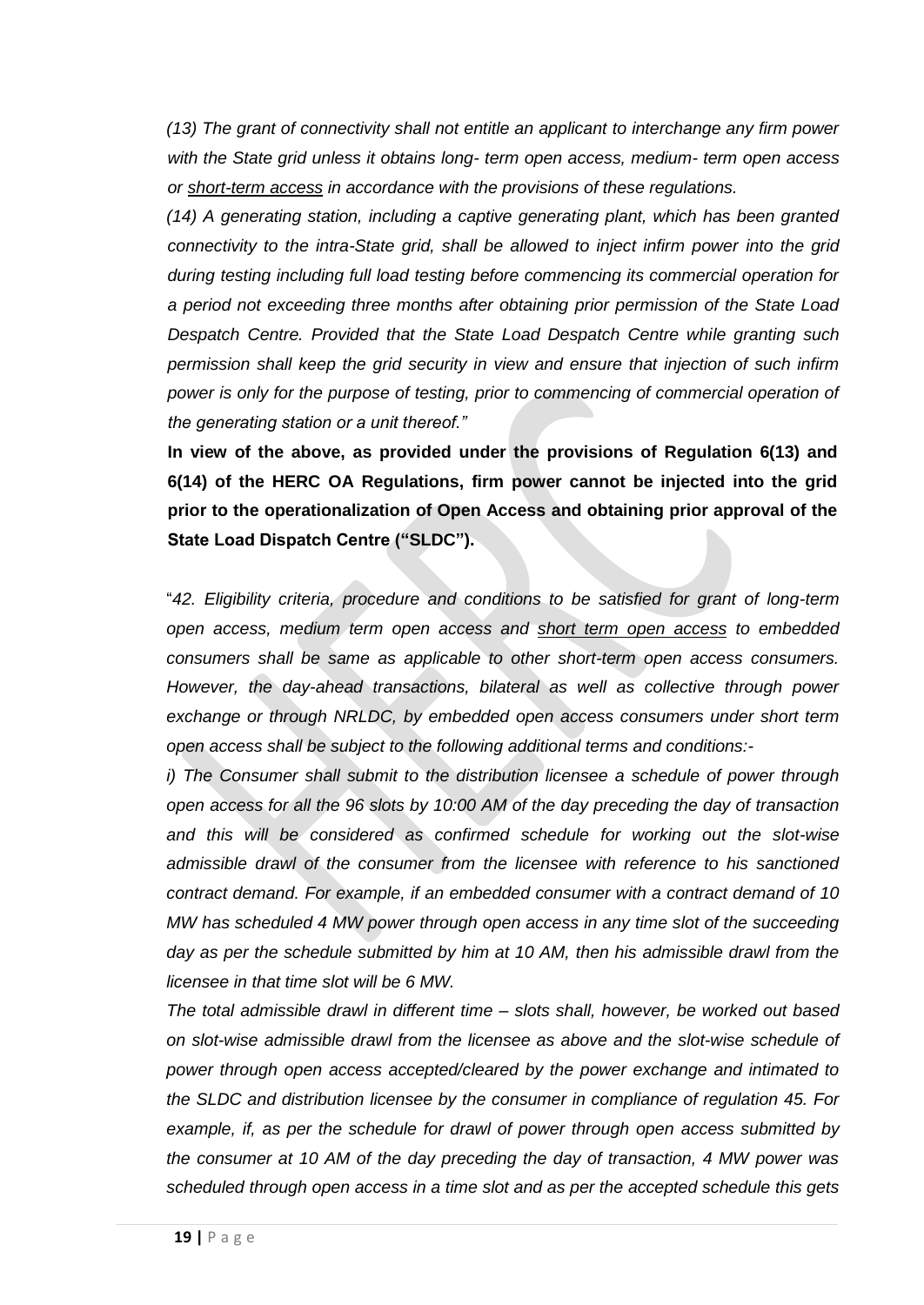*reduced to 3 MW, then his admissible total drawl in that time slot shall be 9 MW. i.e. 6 MW from the licensee and 3 MW through open access.* 

*In case recorded drawl of the consumer in any time slot exceeds his total admissible drawl but is within 105 % of his contract demand, he will be liable to pay charges for the excess drawl (beyond admissible drawl) at twice the applicable tariff including FSA. In case the recorded drawl exceeds the sanctioned contract demand by more than 5% at any time during the month as per his energy meter, demand surcharge as per relevant schedule of tariff approved by the Commission shall also be leviable. For the purpose of calculating demand surcharge in such cases, the total energy drawl during the month including the energy drawl through open access shall be considered. The consumption charges for the energy drawl through open access, for the purpose of levy of demand surcharge, will be worked out at the applicable tariff for the category to which the consumer belongs…*"

*"45. Requirement of Scheduling for Embedded open access consumers. - (1) Scheduling shall be done in accordance with relevant provisions of IEGC for inter-State transactions and in accordance with relevant provisions of Haryana Grid Code for intra-State transactions.* 

*(2) By 10.00 hours every day, these embedded consumers shall prepare and submit daily schedule of power, in MW, separately showing schedule of power from licensee and that from another supplier through open access for the next day, i.e. from 0000 hrs to 24.00 hrs of the following day to SLDC along with copy to distribution licensee. For day-ahead transactions, bilateral as well as collective, through power exchange or through NRLDC, this schedule of drawl of power through open access submitted at 10.00 hrs shall be considered as final for the purpose of working out slot-wise admissible drawl from the licensee as per the provisions of regulation 42.*

*Provided that in case the quantum of energy through open access as per schedule accepted by power exchange is less than the quantum intimated as per the schedule submitted at 10.00 hrs by the embedded open access consumer to the licensee, then he shall inform the SLDC / distribution licensee about the slot-wise accepted schedule of power through open access and his total admissible draw and settlement of energy at the drawl point shall be regulated /settled as provided in regulation 42 and 43 respectively.* 

*(3) During peak load hour restrictions, the embedded open access consumer shall*  be entitled to bring open access power upto his contract demand without the *requirement of any approval of special dispensation from the licensee provided his total drawl i.e. drawl through open access plus the drawl from the licensee does not exceed his contract demand. Further he shall restrict his drawl from the distribution licensee to*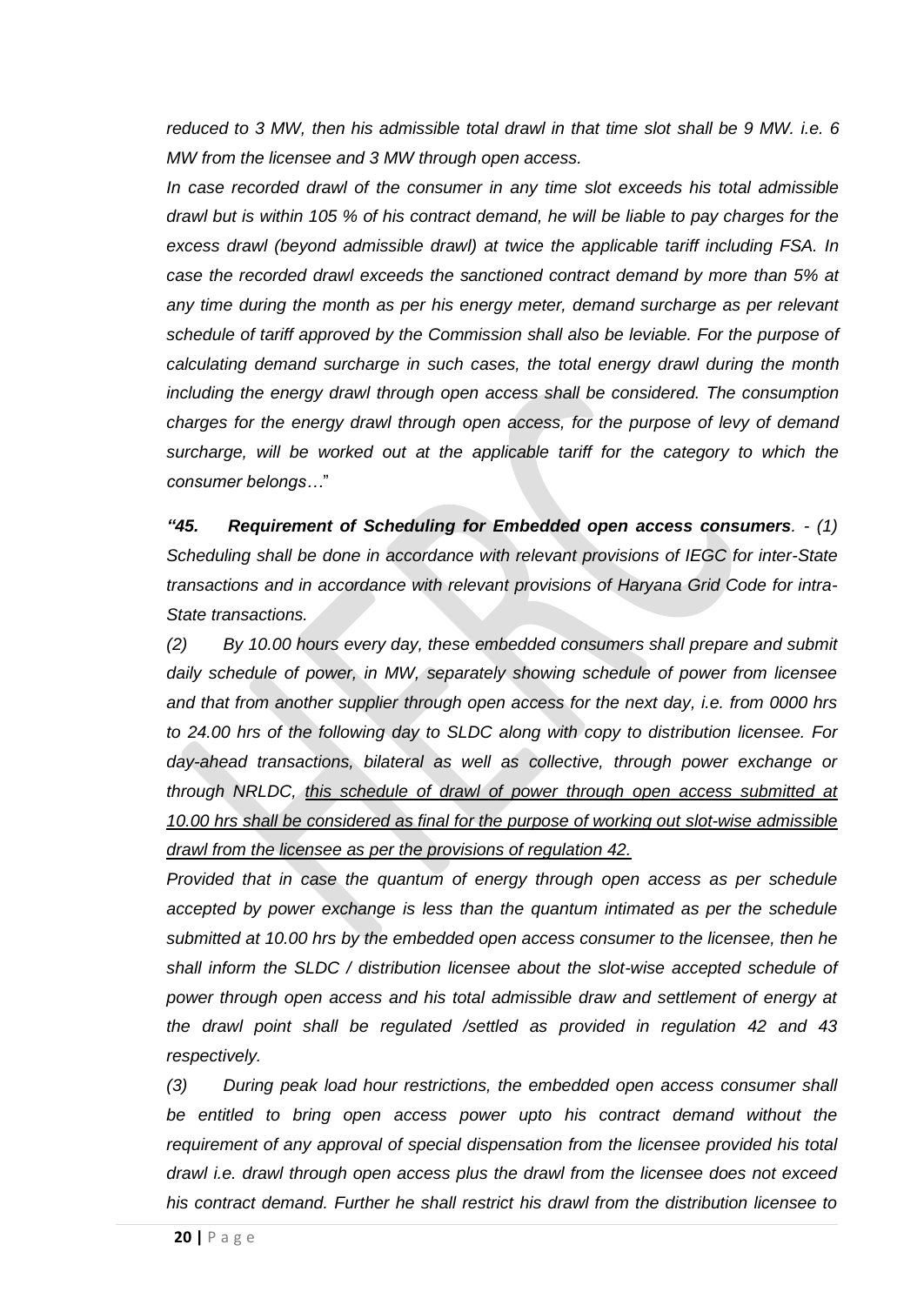*peak load exemption limit/special dispensation allowed by the licensee. In case the total drawl of the consumer exceeds the contract demand by more than 5% at any time during the month as per his energy meter, the demand surcharge as per relevant schedule of tariff approved by the Commission from time to time shall be leviable. For the purpose of calculating demand surcharge in such cases, the total energy drawl during the month including the energy drawl through open access shall be considered. The consumption charges for the energy drawl through open access, for the purpose of levy of demand surcharge, will be worked out at the applicable tariff for the category to which the consumer belongs.* 

*(4) The peak load exemption charges (PLEC) shall be leviable on the energy drawn in a month during peak load hours from the distribution licensee and through open access as under:-*

*Xx xx xx*

*(5) Imbalance charges shall be applicable for embedded open access consumers as provided in regulation 24 of these regulations subject to the provisions of regulation 4."*

It is imperative to set out the relevant regulatory background by which the condition as mandated under Regulation 42 was prescribed. Regulation 42 of the OA Regulations was amended on 03.12.2013, vide which a mandatory obligation was cast on the embedded consumer to submit to the distribution licensee a schedule of power through open access for all 96 slots by 10:00 AM of the day preceding the day of transaction. The reason behind such an amendment has been provided by th Commission in the above said Regulations itself, as under:-

"*The Commission feels that it would not be fair and justifiable if any losses of the distribution licensee on account of energy transactions by open access consumers get passed on, directly or indirectly, to other consumers. The Commission, to address these problems /difficulties, after a careful consideration of all these aspects, has prescribed certain additional conditions for grant of open access in case of day ahead transactions by open access consumers. The foremost among these additional conditions is that for day ahead transactions, the open access consumers shall submit a confirmed slot wise schedule of power through open access and from the licensee for the next day at 10:00 hours of the previous day to the distribution licensee and SLDC. In case there are any reductions in his open access schedule when it is finally accepted / cleared by the power exchange, he would be required to manage his drawl from the licensee as*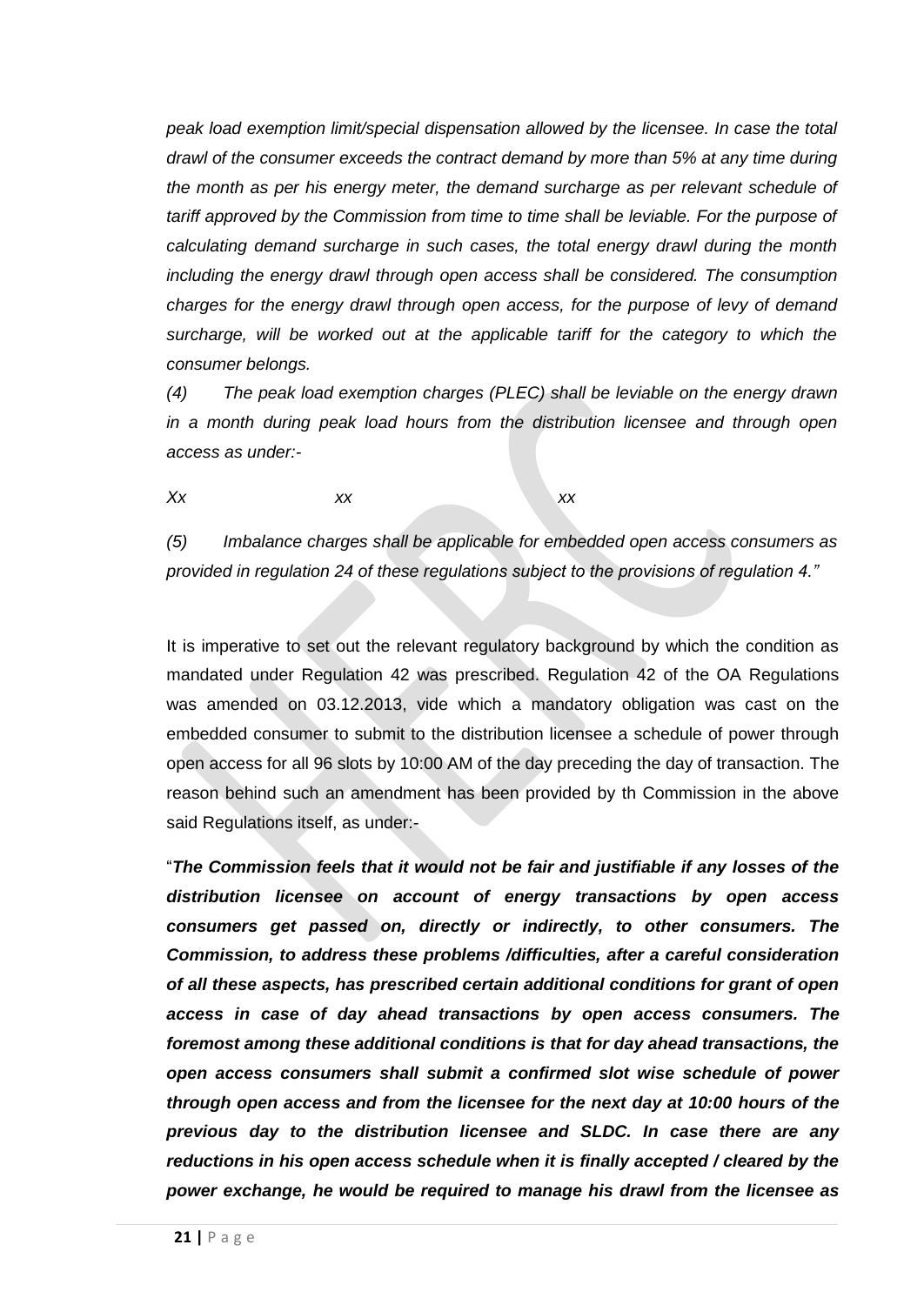*per his total drawl accordingly. In case he exceeds his admissible drawl in any timeslot, penalty will be leviable. Amendments have been made in the relevant regulations accordingly. The principle that has been based upon to arrive at these conclusions is simple i.e. in case a consumer wants to avail the benefit of cheaper power, he should be ready to face the associated risks also if any.*"

# [*Emphasis Supplied*]

As evident from the aforesaid, the Commission acknowledged the difficulties faced by the distribution licensee if the schedule is not intimated by the consumers and has accordingly amended the OA Regulations to include the above mandatory condition. The primary reasons behind introducing such condition were to introduce systematic planning and scheduling of the load by the distribution licensees.

The averment of the petitioner that the information of adjustable banked energy is available with the respondent Nigam, does not hold ground for the simple reason that as per the OA Regulations, the Open Access Consumers shall provide the day ahead schedule before 10:00 Hours. However, in the present case the petitioner has admittedly failed to comply with the regulations. It is to be noted that there is a specific purpose for intimating schedule before 10:00 hrs and there would be no point if the schedule is intimated at a later time as the load and schedule planning of the answering respondent cannot be altered afterwards. Accordingly, if the schedule is not provided within the prescribed time limit, the Respondent will have to purchase the electricity to the extent of the entire contract demand of the consumer.

**Thus, the scheduling of drawl is a mandatory condition for settlement of energy as per clause 42 and 45 of HERC OA Regulations. The petitioner no. 2 has not scheduled its banked energy drawl for the period of 23.01.2019 to 22.01.2020 and further did not take open access permission during the period, which is a mandatory condition as per HERC RE Regulations, 2017 read with HERC OA Regulations, 2012.**

The Commission further referred to the procedure/guidelines of banking of RE Power approved in the Order of the Commission dated 13.05.2019 (HERC/PRO-22 of 2019), reproduced hereunder: -

*"vii.* As per Open Access Regulations 2012, by 10:00 hrs every day, the consumer *shall submit slot wise schedule of power in MW to SLDC, Haryana on daily basis for the next day i.e. 00:00 hrs to 24:00 hrs showing his drawl from the following:-*

*1. Generation through Solar Plant.*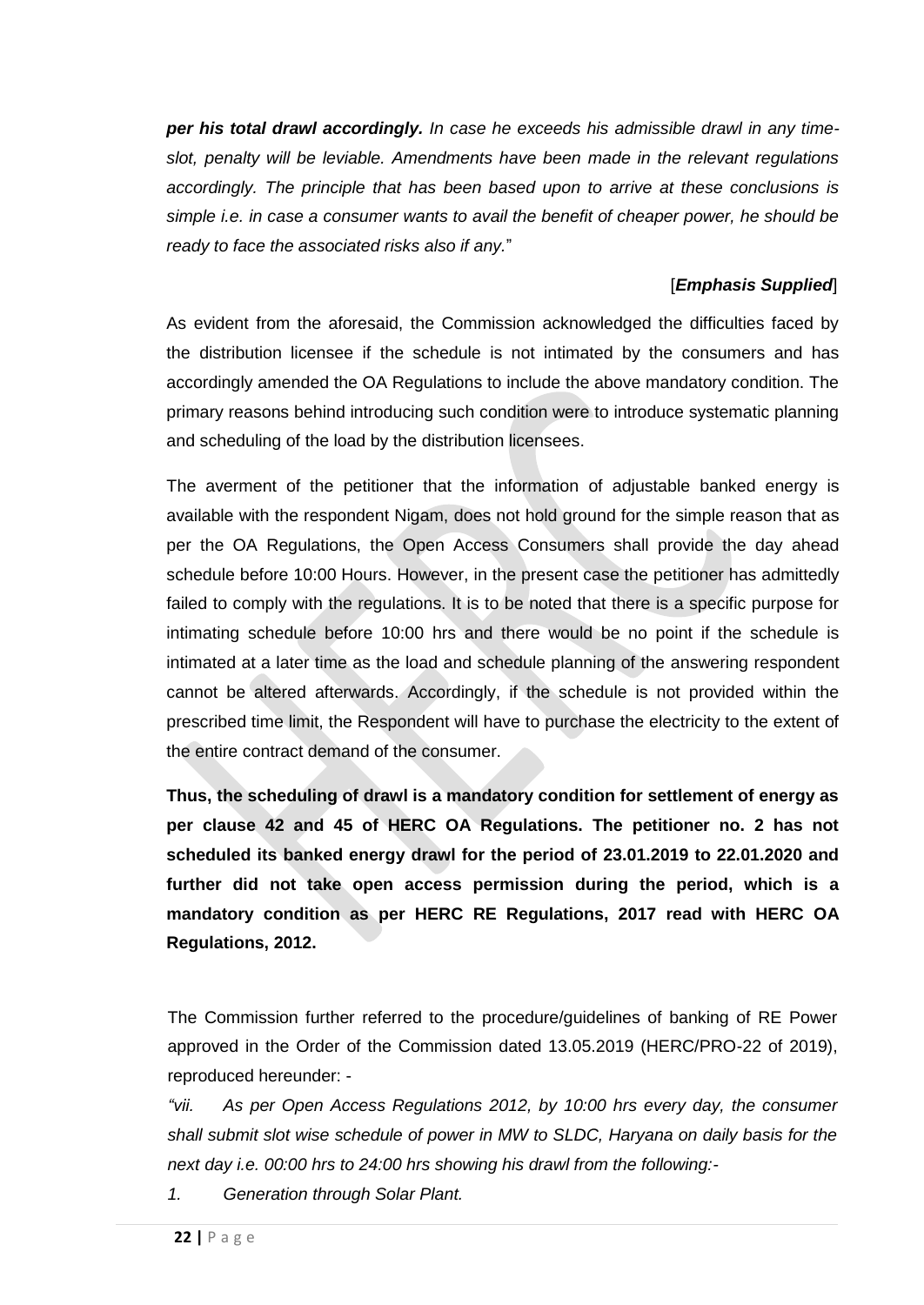- *2. Captive Power Plant.*
- *3. Banked Power.*
- *4. Open Access Power through Exchange.*
- *5. Discom power.*

*Similarly, the generator shall also submit slot wise schedule of injection of power in MW to SLDC, Haryana on daily basis and power to be drawn at each of the drawl point."*

**From the above, the Commission observes that the procedure/guidelines for banking has clearly stipulated that the petitioner was required to provide day ahead schedule showing his drawl from various sources.**

**The Commission is not convinced with the arguments of the petitioner that banking agreement executed on 24.01.2020 w.e.f. 23.01.2019, first time contained the condition of providing day ahead schedule of banking, whereas the banking facility was provided w.e.f. 23.01.2015 and the condition of** *'day ahead schedule'* **was never imposed upon the petitioners. Therefore, the same cannot have retrospective applicability w.e.f. 23.01.2019. The Commission observes that the obligation of the petitioner to submit day ahead banking schedule was not dependent upon the formal signing of open access agreement or banking agreement or communication of format by the respondents. The requirement of the same was enshrined in the HERC Open Access Regulations, 2012, as amended from time to time and later on recapitulated in the 'procedure/guidelines of banking of RE Power' approved in the Order of the Commission dated 13.05.2019 (HERC/PRO-22 of 2019). Further, the said procedure was been prepared in compliance to the HERC RE Regulations, 2017 and it has been specifically provided that this procedure shall be read in conjunction with the said Regulations. The Commission observes that all the provisions of the Regulations notified by the Commission in its legislative capacity, have the force of law behind it. Hence a statute has to be construed according to the intent of the legislation, as the same, as reflected in the 'objectives' is to make the dispensation effective and workable. A plain reading of the aforesaid provision establishes the fact that meaning/interpretation of the said provision is crystal clear and the same by no stretch of imagination is open to more than one interpretation, which may require indulgence of this Commission or any court of competent jurisdiction to choose the interpretation which represents the true intent of the said Regulation.**